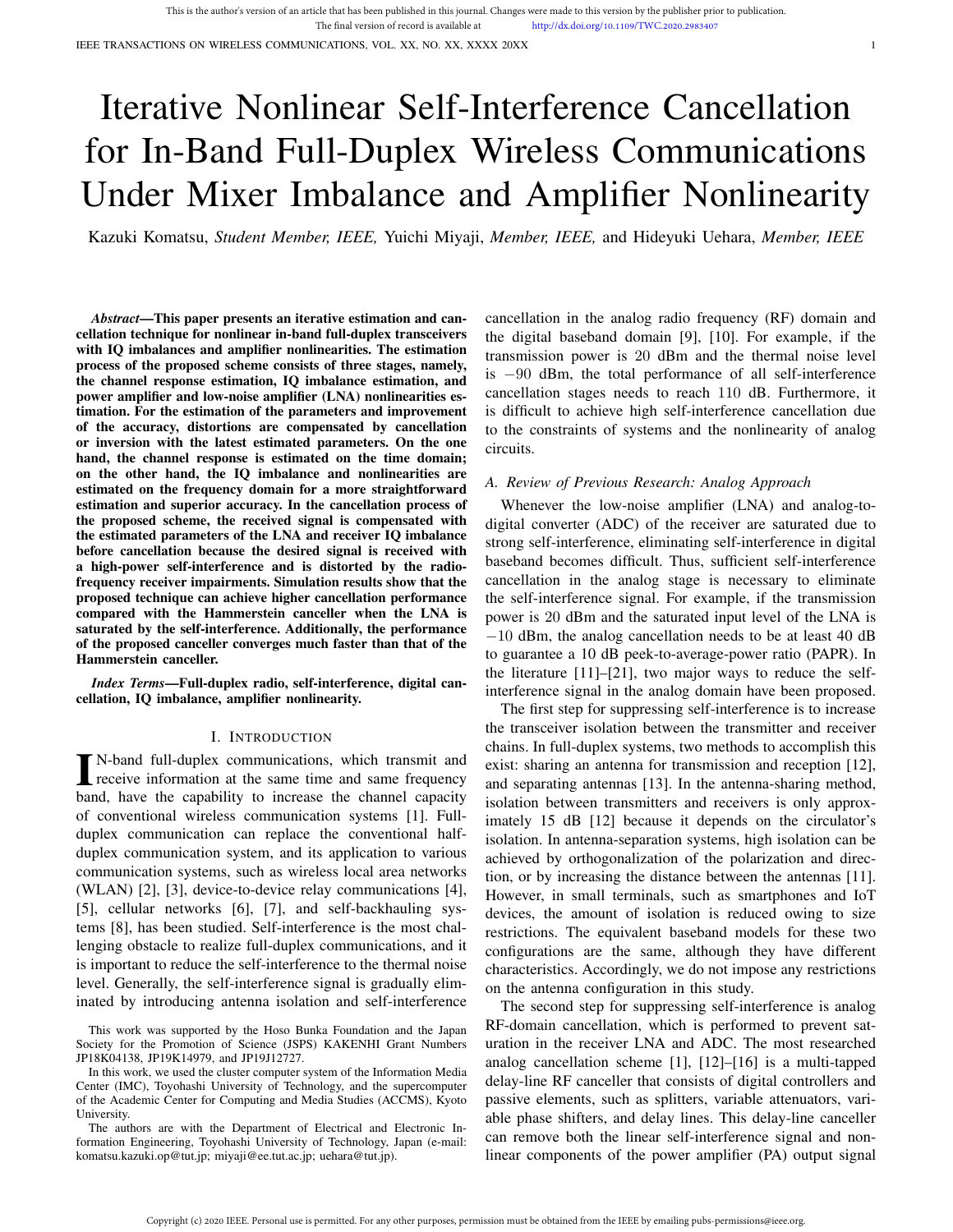The final version of record is available at http://dx.doi.org/10.1109/TWC.2020.2983407

because the canceller uses signals obtained by linear conversion of the PA output signal. We can configure this canceller flexibly because the number of delay lines can be increased or decreased depending on the system specifications, cost requirements, and size restrictions. Furthermore, an analogdomain cancellation scheme with an auxiliary transmitter has been proposed [17]–[21]. This canceller can take into account multipath fading and transmitter IQ imbalance by including strong signal processing. However, this canceller may not be suitable for cheap terminals because it requires an additional transmitter. In this paper, we assume that terminals use a simple delay-line canceller to mitigate the direct-path selfinterference signal only because they are constrained by costs and size requirements.

# *B. Review of Previous Research: Digital Approach*

Digital self-interference cancellation is the final step of a series of cancellation processes. With powerful digital signal processing techniques, digital cancellers with various features have been developed, as shown in TABLE I. In this field, it is common to deal with RF impairments [12], [16], [22]– [29], [34], [37], [38], phase noise [35], [36], and application to multi-input and multi-output (MIMO) systems [24], [25], [40], [41], and application of blind signal processing [42], [43]. In addition to the research focused on digital cancellers composed only of digital signal processing, there are also studies integrating auxiliary receivers [31]–[33].

The simplest digital canceller is the time-domain linear canceller, which has one finite impulse response (FIR) filter. The linear canceller can regenerate the linear component of the self-interference, but its performance is considerably degraded by the nonlinearity of the transceiver. In general, inexpensive terminals suffer from nonlinearity problems more than expensive terminals. The most problematic RF impairments are the IQ mixer imbalance and PA nonlinearity [31]. To deal with these impairments, Hammerstein cancellers [12], [16], [23]– [30] have been developed. This type of canceller estimates channel responses for all nonlinear basis functions by applying a least-squares estimation. A digital canceller with an auxiliary receiver [31]–[33], which is used to receive the output signal of the PA directly, can perfectly regenerate the nonlinear self-interference signal caused by the transmitter nonlinearities using lightweight digital signal processing. However, the nonlinearity due to the receiver LNA cannot be expressed by the Hammerstein model, and the Hammerstein canceller and the auxiliary receiver cannot cope with the nonlinear distortion of the LNA. In literature [34], a canceller that addresses the nonlinearity of both the PA and LNA has been developed. This canceller estimates the radio channel and the nonlinear characteristics alternately. However, IQ imbalance is not considered in this scheme. In other works [44]–[47], mitigation techniques of receiver nonlinearity were proposed for wideband receivers. These techniques do not employ selfinterference cancellers and cannot deal with the nonlinear distortion of the transmitter. To use these techniques for selfinterference cancellation, it is necessary to complement them with other cancellers that can mitigate the nonlinear distortion of the transmitter. The Volterra series-based cancellers [37]– [39] have the potential to mitigate the nonlinearities of the PA and LNA and the IQ imbalance. However, they need significantly higher computational power to estimate and regenerate the nonlinear self-interference signal than other practical cancellers. For example, the Hammerstein canceller and the canceller described in [37] need to estimate  $12M = 576$  and  $7M^3 + 3M^2 + 2M + 1 \approx 7.81 \times 10^5$  parameters for fifthorder nonlinearity cancellation, respectively, when the number of taps of the channel impulse response is  $M = 48$ . To the best of our knowledge, a digital self-interference canceller that addresses the nonlinearities of the PA and LNA, and the imbalance of IQ mixers with reasonable computational cost has not been developed yet. The development of such a canceller would enable the construction of inexpensive fullduplex terminals.

In systems where the transmitter and receiver do not share a local oscillator, phase noise will be a major obstacle in addition to RF impairments. Estimating the time-varying phase noise is generally difficult and challenging. In [35], a linear digital canceller with phase noise estimation have been proposed. This canceller estimates the phase noise with the minimum mean square error (MMSE) algorithm under the presence of the desired signal. Similarly, in [36], the phase noise was estimated with the maximum likelihood algorithm, and then the nonlinear self-interference was reconstructed and removed.

To achieve higher channel capacity on in-band full-duplex communications, cancellers should have a lower number of training symbols. For example, self-interference cancellers with blind signal processing have been proposed on orthogonal frequency-division multiplexing (OFDM) systems [42], [43]. However, these techniques require symbol synchronization between the self-interference and the desired signal because they are applied in the frequency domain [43]. This problem is inherent in frequency-domain cancellers and limits the location of two full-duplex terminals that communicate with each other. Hammerstein cancellers with frequency-domain cancellation have the same problem, and time-domain cancellation is required to avoid this issue [28].

Currently, the most common communication systems are MIMO systems, and the application of digital cancellers to these systems is an important subject. Some studies [24], [25] have been conducted to upgrade single-input and singleoutput (SISO) Hammerstein cancellers to MIMO systems. Unlike SISO systems, MIMO systems can use extra spatial dimensions, and many received signals for self-interference cancellation. A precoding scheme [40], [48]–[50] has been developed to optimize the receiver weight matrix and transmitter precoder matrix for reducing self-interference. In [41], it was mentioned that, on a massive MIMO system, the selfinterference can be reduced by a zero-forcing receiver with a large number of transmitting and receiving antennas. Some research has been done on full-duplex relay systems to mitigate self-interference and maximize spectral efficiency [51], [52]. In [51], a transmission power optimization technique was proposed for full-duplex multi-antenna relay systems. In [52], the conditions under which half-duplex or full-duplex mode have higher spectral efficiency and an opportunistic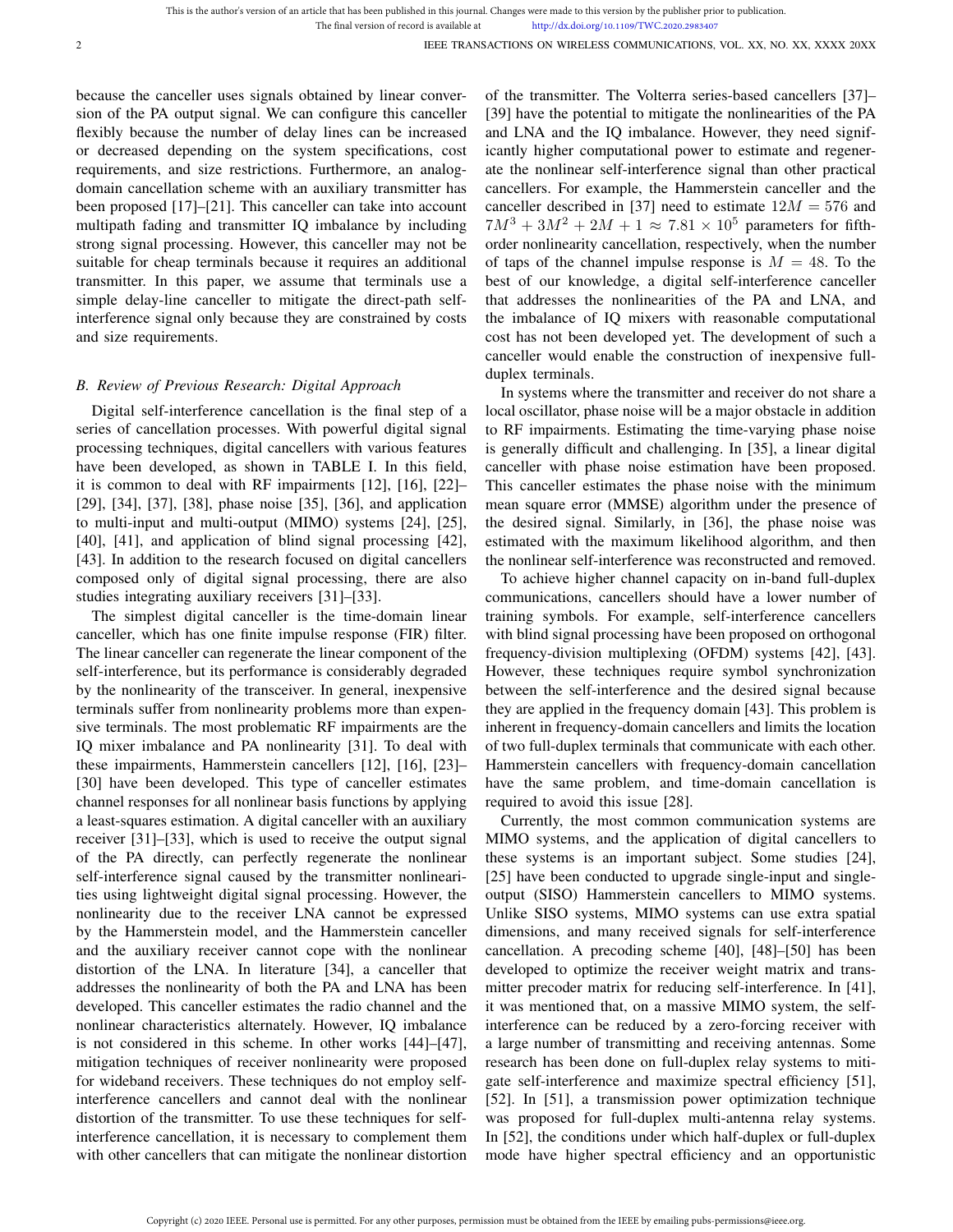|                                   | Addressed RF Impairments |                 |                         |             |
|-----------------------------------|--------------------------|-----------------|-------------------------|-------------|
|                                   | <b>IO</b> Imbalance      | PA Nonlinearity | <b>LNA</b> Nonlinearity | Phase Noise |
| Linear $[13]$                     |                          |                 |                         |             |
| Widely Linear [22]                |                          |                 |                         |             |
| Hammerstein [12], [16], [23]-[30] |                          |                 |                         |             |
| Auxiliary Receiver [31]-[33]      |                          |                 |                         |             |
| [34]                              |                          |                 |                         |             |
| [35]                              |                          |                 |                         |             |
| [36]                              |                          |                 |                         |             |
| Volterra Series [37]-[39]         |                          |                 |                         |             |
| Our Proposed                      |                          |                 |                         |             |
|                                   |                          |                 |                         |             |

TABLE I DIGITAL CANCELLERS AND RF IMPAIRMENTS IN THE LITERATURE

mode selection scheme were studied. Precoding techniques of MIMO systems and power optimization techniques of relays are used in conjunction with digital self-interference cancellers. Thus, developing a digital canceller with better performance is also important in these systems.

## *C. Our Contributions*

In small and inexpensive terminals, the performance of RF cancellers will be constrained in terms of size and cost. Therefore, the RF canceller cannot sufficiently remove the self-interference, and the nonlinearity of the LNA will be a problem to achieve in-band full-duplex communications. However, a practical digital self-interference canceller that takes into account the nonlinearities of both the LNA and PA and the mixer imbalance has not been developed yet. The contributions of this study are as follows:

- To develop a novel digital canceller, we define operators that characterize the nonlinearity of the self-interference signal. Even if the self-interference signal contains complex nonlinearities, the signal model with these operators tells us what operations are needed to estimate the parameters and eliminate self-interference.
- By referring to the nonlinear signal model with operators, we introduce a novel estimation and cancellation scheme of the self-interference signal that can deal with the nonlinearity of the LNA. The estimation process of the proposed scheme is divided into three stages: IQ imbalance estimation, channel impulse response estimation, and PA and LNA nonlinearities estimation. These stages are executed iteratively in order, and the estimated parameters converge to better values. The proposed scheme can achieve high cancellation performance with much fewer learning symbols compared to Hammerstein cancellers because it estimates the simplest and smallest parameters that are sufficient to represent the nonlinear self-interference model.
- To achieve the best self-interference cancellation, the canceller should apply the inverse distortion of the receiver to the received signal. Conventional methods cannot generate the inverse characteristic of the receiver nonlinearity because they do not estimate the nonlinear characteristics of the transceiver and the characteristics of the channel separately. In contrast, the proposed method can generate the inverse characteristic of each distortion because the

nonlinear distortion characteristics and channel impulse response are estimated separately. Thus, the proposed canceller applies a post-distortion to the received signal to compensate for the receiver RF impairments before self-interference cancellation. In addition, to avoid the synchronization problem of frequency-domain cancellers, these series of cancellations are processed in the time domain.

The rest of this paper is organized as follows. In Section II, a detailed model of the self-interference, which includes the nonlinearities of IQ mixers and amplifiers of the transceiver, and the mathematical operators that represent the inputoutput characteristic of each component are provided. The proposed estimation and cancellation scheme are presented in Section III. In Section IV, the performance of the proposed scheme under different scenarios is analyzed with equivalent baseband signal simulations. Finally, this paper is concluded in Section V.

#### II. SELF-INTERFERENCE SIGNAL MODEL

The signal model used in this study is the same as that reported in [22], [28]. In this section, we describe the discretetime and discrete-frequency baseband equivalent signal models corresponding to the input-output characteristics of each nonlinear RF components. The properties of each component are provided as mathematical operators that only consist of sufficient parameters to represent their nonlinear properties. In Section III, these operators are used to explain the proposed method. We assume that there is no signal other than the selfinterference in the training period of the canceller. Hence, in this section, we focus on the self-interference signal only.

### *A. Transmit Signal*

as

The transmit OFDM signal with  $N_{\rm sc}$  subcarriers is described

$$
x[n] = \sum_{\substack{k = -N_{\rm sc}/2\\k \neq 0}}^{N_{\rm sc}/2} X_i[k] e^{j2\pi k \Delta f n T_s}, \qquad (1)
$$

where  $X_i[k]$  is the kth subcarrier at the *i*th OFDM symbol, and  $\Delta f$  and  $T_s$  are the frequency interval of each subcarrier and the sampling interval of the system, respectively. To estimate and remove the nonlinear self-interference signal, the bandwidth of the baseband signal processing, which is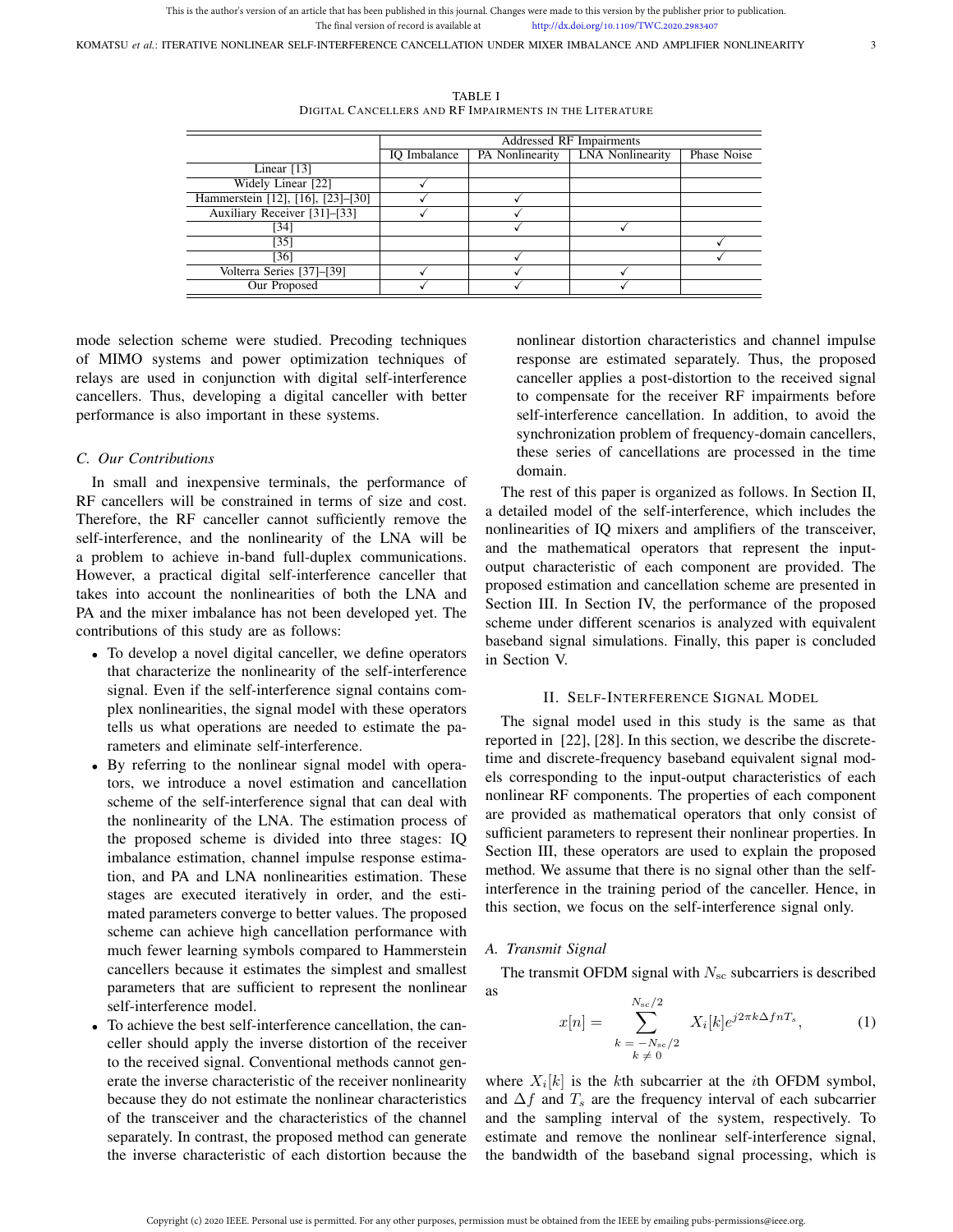

Fig. 1. In-band full-duplex transceiver model with the proposed digital self-interference canceller

expressed as  $1/T_s$ , needs to be larger than  $PN_{sc}\Delta f$ , where P is the maximum nonlinear order of the canceller.

# *B. Imbalance of IQ Mixers*

The transmit signal  $x[n]$  is upconverted from the baseband to the RF band on the IQ mixer of the transmitter. The IQ imbalance is one of the most significant distortions in directconversion transceivers, and it has been discussed extensively in the literature [20], [22], [53]. The frequency-independent imbalance model is described as

$$
x_{\rm IQ}[n] = c_{\rm tx,1} x[n] + c_{\rm tx,2} x^*[n] = c_{\rm tx,1} \mathcal{I}_{\rm tx} x[n],\qquad(2)
$$

where  $c_{\text{tx},1}$  and  $c_{\text{tx},2}$  are the coefficients of the input signal and conjugated signal, respectively. To simplify the explanation of the proposed scheme in Section III, we define the operator  $\mathcal{I}_{\text{tx}}$ as follows:

$$
\mathcal{I}_{\text{tx}}s[n] = s[n] + \frac{c_{\text{tx},2}}{c_{\text{tx},1}}s^*[n] = s[n] + b_{\text{tx}}s^*[n],
$$
  

$$
\mathcal{I}_{\text{tx}}S_i[k] = S_i[k] + \frac{c_{\text{tx},2}}{c_{\text{tx},1}}S_i^*[-k] = S_i[k] + b_{\text{tx}}S_i^*[-k],
$$
 (3)

where  $s[n]$  and  $S_i[k]$  are baseband signals, and  $b_{tx}$  =  $c_{\text{tx,2}}/c_{\text{tx,1}}$ . In (3), the linear amplification factor is not included in the definition of the operator  $\mathcal{I}_{tx}$  because we want it to express the characteristics of IQ imbalance to a minimum form. The image rejection rate, which is an indicator of the IQ imbalance, is defined as

$$
IRR_{tx} = \frac{|c_{tx,1}|^2}{|c_{tx,2}|^2} = |b_{tx}|^{-2}.
$$
 (4)

For the receiver IQ mixer, we also define  $c_{\text{rx},1}$ ,  $c_{\text{rx},2}$  and IRR<sub>rx</sub> similarly to (2) and (4), respectively. Then, the operator  $\mathcal{I}_{rx}$ is defined as

$$
\mathcal{I}_{rx} s[n] = s[n] + \frac{c_{rx,2}}{c_{rx,1}^*} s^*[n] = s[n] + b_{rx} s^*[n],
$$
  

$$
\mathcal{I}_{rx} S_i[k] = S_i[k] + \frac{c_{rx,2}}{c_{rx,1}^*} S_i^*[-k] = S_i[k] + b_{rx} S_i^*[-k],
$$
 (5)

where  $b_{\text{rx}} = c_{\text{rx},2}/c_{\text{rx},1}^*$ . Thus, the received baseband signal can be expressed with the operator  $\mathcal{I}_{r}$  as

$$
y[n] = \mathcal{I}_{\text{rx}}\left(c_{\text{rx},1}y_{\text{LNA}}[n]\right),\tag{6}
$$

where  $y_{\text{LNA}}[n]$  is the output signal of the LNA.

#### *C. Nonlinear Distortions of Amplifiers*

The upconverted RF signal  $x_{\text{IQ}}[n]$  is amplified by the variable gain amplifier and the PA to radiate from the antenna subsequently. Similar to the IQ imbalance, the self-interference signal is distorted by the nonlinearity of the amplifiers, and it is expressed as [54, page 69]

$$
x_{\rm PA}[n] = \sum_{p=1,3,\cdots}^{\infty} a_{\rm tx,p} x_{\rm IQ}[n] |x_{\rm IQ}[n]|^{p-1},\tag{7}
$$

where  $a_{\text{tx},p}$  is the gain of the pth nonlinear distortion of the PA, and  $a_{\text{tx},1}$  is the linear gain of transmitter RF amplifiers. To simplify the explanation in Section III, we define the operator  $\mathcal{D}_{\text{tx}}$  for any input signal  $s[n]$  as

$$
\mathcal{D}_{\text{tx}}s[n] = s[n] + \sum_{p=3,5,\cdots}^{\infty} d_{\text{tx},p}s[n] |s[n]|^{p-1}, \quad (8)
$$

where  $d_{\text{tx},p} = |c_{\text{tx},1}|^{p-1} a_{\text{tx},p}/a_{\text{tx},1}$ , and  $d_{\text{tx},1}$  is equal to 1. Then, the transmit signal from the transmit antenna is expressed as

$$
x_{\rm PA}[n] = a_{\rm tx,1} c_{\rm tx,1} \mathcal{D}_{\rm tx} \mathcal{I}_{\rm tx} x[n]. \tag{9}
$$

At the receiver, if the self-interference is strong enough to saturate the LNA, its nonlinear distortion will also occur from the LNA. The output signal of the LNA can be expressed as

$$
y_{\rm LNA}[n] = \sum_{p=1,3,\cdots}^{\infty} a_{\rm rx,p} y_{\rm ASIC}[n] |y_{\rm ASIC}[n]|^{p-1},\qquad(10)
$$

where  $y_{\text{ASIC}}[n]$  is the signal after analog self-interference cancellation, and  $a_{\text{rx},p}$  is the gain of the pth distortion signal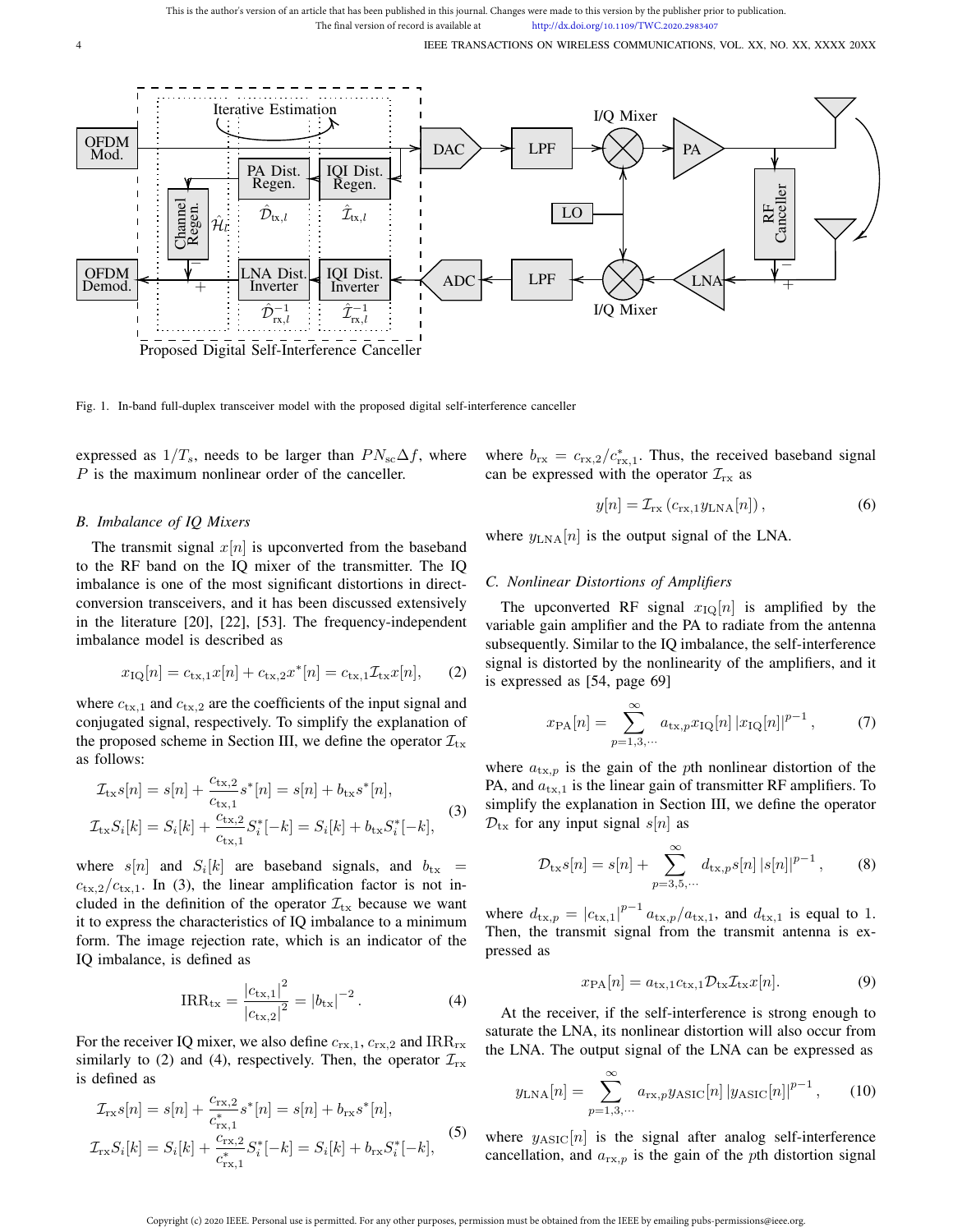This is the author's version of an article that has been published in this journal. Changes were made to this version by the publisher prior to publication The final version of record is available at http://dx.doi.org/10.1109/TWC.2020.2983407

KOMATSU et al.: ITERATIVE NONLINEAR SELF-INTERFERENCE CANCELLATION UNDER MIXER IMBALANCE AND AMPLIFIER NONLINEARITY 5

of the LNA. Similar to the PA distortion operator of (9), we define the operator  $\mathcal{D}_{rx}$  as

$$
\mathcal{D}_{\text{rx}}s[n] = s[n] + \sum_{p=3,5,\cdots}^{\infty} d_{\text{rx},p}s[n] \, |s[n]|^{p-1} \,, \qquad (11)
$$

where

$$
d_{\text{rx},p} = \frac{a_{\text{rx},p}}{a_{\text{rx},1} |c_{\text{rx},1} a_{\text{rx},1}|^{p-1}}.
$$
 (12)

Thus, the output signal of the received IQ mixer can be expressed as

$$
y[n] = \mathcal{I}_{\text{rx}} \mathcal{D}_{\text{rx}} \left( c_{\text{rx},1} a_{\text{rx},1} y_{\text{ASIC}}[n] \right). \tag{13}
$$

# *D. SI Channel and RF Cancellation*

The TX and RX antennas are strongly coupled because terminals such as smartphones and IoT devices have limited size. Therefore, the self-interference channel can be modeled as a Rician fading channel with 20 dB or higher K factor [17]. Analog self-interference cancellation is used to reduce the received self-interference signal. Thus, the self-interference signal remaining after RF cancellation is expressed as

$$
y_{\text{ASIC}}[n] = (h_{\text{SI}}[m] - h_{\text{Cir}}[m]) * x_{\text{PA}}[n]
$$
  
= 
$$
\sum_{m=0}^{M-1} (h_{\text{SI}}[m] - h_{\text{Cir}}[m]) x_{\text{PA}}[n-m], (14)
$$

where  $h_{\text{SI}}[m]$  is the wireless channel response,  $h_{\text{Cir}}[m]$  is the RF canceller circuits response, and  $M$  is the number of taps of the wireless channel. To achieve high self-interference cancellation performance with an analog self-interference canceller, many variable attenuators and phase shifters are required, which increases the cost of the terminal. Thus, we assume that the RF canceller reduces only the direct wave of the selfinterference, and the channel response  $h_{\text{SI}}[m] - h_{\text{Cir}}[m]$  can be modeled as a Rayleigh fading channel.

Then, we define the operator  $H$  as follows:

$$
\mathcal{H}s[n] = a_{\text{tx},1}a_{\text{rx},1}c_{\text{tx},1}c_{\text{rx},1}(h_{\text{SI}}[m] - h_{\text{Cir}}[m]) * s[n] = h[m] * s[n],
$$
\n(15)

$$
\mathcal{H}S_i[k] = H[k]S_i[k] \tag{16}
$$

where  $h[m] = a_{\text{tx},1}a_{\text{rx},1}c_{\text{tx},1}c_{\text{rx},1}(h_{\text{SI}}[m] - h_{\text{Cir}}[m]),$  and  $H[k]$  is a frequency-domain representation of  $h[m]$ . To minimize the number of parameters for each operator, all amplification factors for linear SI components at the transmitter and receiver are aggregated into the operator  $H$ . Then, the received SI signal  $y[n]$  can be expressed simply as

$$
y[n] = \mathcal{I}_{\text{rx}} \mathcal{D}_{\text{rx}} \mathcal{H} \mathcal{D}_{\text{tx}} \mathcal{I}_{\text{tx}} x[n], \tag{17}
$$

Eq. (17) shows that the self-interference signal can be expressed concisely with operators and block diagrams as in Fig. 2. The operators  $\mathcal{I}_{tx}$  and  $\mathcal{I}_{rx}$  have only one parameter each, namely  $b_{\text{tx}}$  and  $b_{\text{rx}}$ , respectively. In addition, the operators  $\mathcal{D}_{\text{tx}}$  and  $\mathcal{D}_{\text{rx}}$  have  $(P - 1)/2$  parameters each if the nonlinear characteristic of an amplifier is approximated by a P-order polynomial. Thus, the total number of parameters of (17) is  $P + M + 1$ , where M is the number of taps of the channel impulse response  $h[m]$ .



Fig. 2. Block diagram and signal flow of the self-interference with each RF component and operator

#### III. PROPOSED SCHEME

In this section, we describe the proposed scheme, which consists of three estimation stages and a cancellation stage. The proposed scheme iteratively estimates the coefficients of IQ imbalance  $b_{\text{tx}}$  and  $b_{\text{rx}}$ , the impulse response of the SI channel  $h[m]$ , and the nonlinear gains of amplifiers  $d_{\text{tx},p}$  and  $d_{\text{rx},p}$ . In this section, *l* denotes the iteration index of the estimation stage. On the lth iteration, the proposed method updates the estimated values to more accurate ones using the values calculated at the  $(l - 1)$ th iteration.

#### *A. Definitions of Operators*

To explain the proposed scheme, we define the estimated value of each parameter on the *l*th iteration as  $\hat{b}_{\diamond, l}$ ,  $\hat{h}_l[m]$ , and  $d_{\diamond, p,l}$ , where  $\diamond \in \{\text{tx}, \text{rx}\}\$ . The initial values of these parameters are defined as

$$
\hat{b}_{\diamond,0} = 0,\tag{18}
$$

$$
\hat{d}_{\diamond, p, 0} = \begin{cases} 1 & \text{for } p = 1, \\ 0 & \text{for } p > 1, \end{cases}
$$
 (19)

$$
\hat{h}_0[m] = \text{NaN} \quad \text{for all } m,\tag{20}
$$

where NaN indicates that there is no initial value, and the proposed scheme does not need any initial values of  $\hat{h}[m]$ . Then, the estimated operators are defined using estimated parameters as

$$
\hat{\mathcal{I}}_{\diamond, l} s[n] = s[n] + \hat{b}_{\diamond, l} s^*[n],\tag{21}
$$

$$
\hat{\mathcal{D}}_{\diamond, l} s[n] = s[n] + \sum_{p=3,5,\cdots}^{P} \hat{d}_{\diamond, p,l} s[n] \, |s[n]|^{p-1} \,, \tag{22}
$$

$$
\hat{\mathcal{H}}_l s[n] = \sum_{m=0}^{M-1} \hat{h}_l[m] s[n-m], \tag{23}
$$

$$
\hat{\mathcal{H}}_l S_i[k] = \hat{H}_l[k] S_i[k],\tag{24}
$$

where  $P$  is the maximum estimation order of the nonlinearities, and  $\hat{H}_{l}[k]$  is the frequency-domain representation of  $\hat{h}_l[m]$ . The inverse operator of  $\hat{\mathcal{I}}_{\diamond, l}$  can be expressed as

$$
\hat{\mathcal{I}}_{\diamond, l}^{-1} s[n] = \frac{s[n] - \hat{b}_{\diamond, l} s^*[n]}{1 - |\hat{b}_{\diamond, l}|^2}.
$$
\n(25)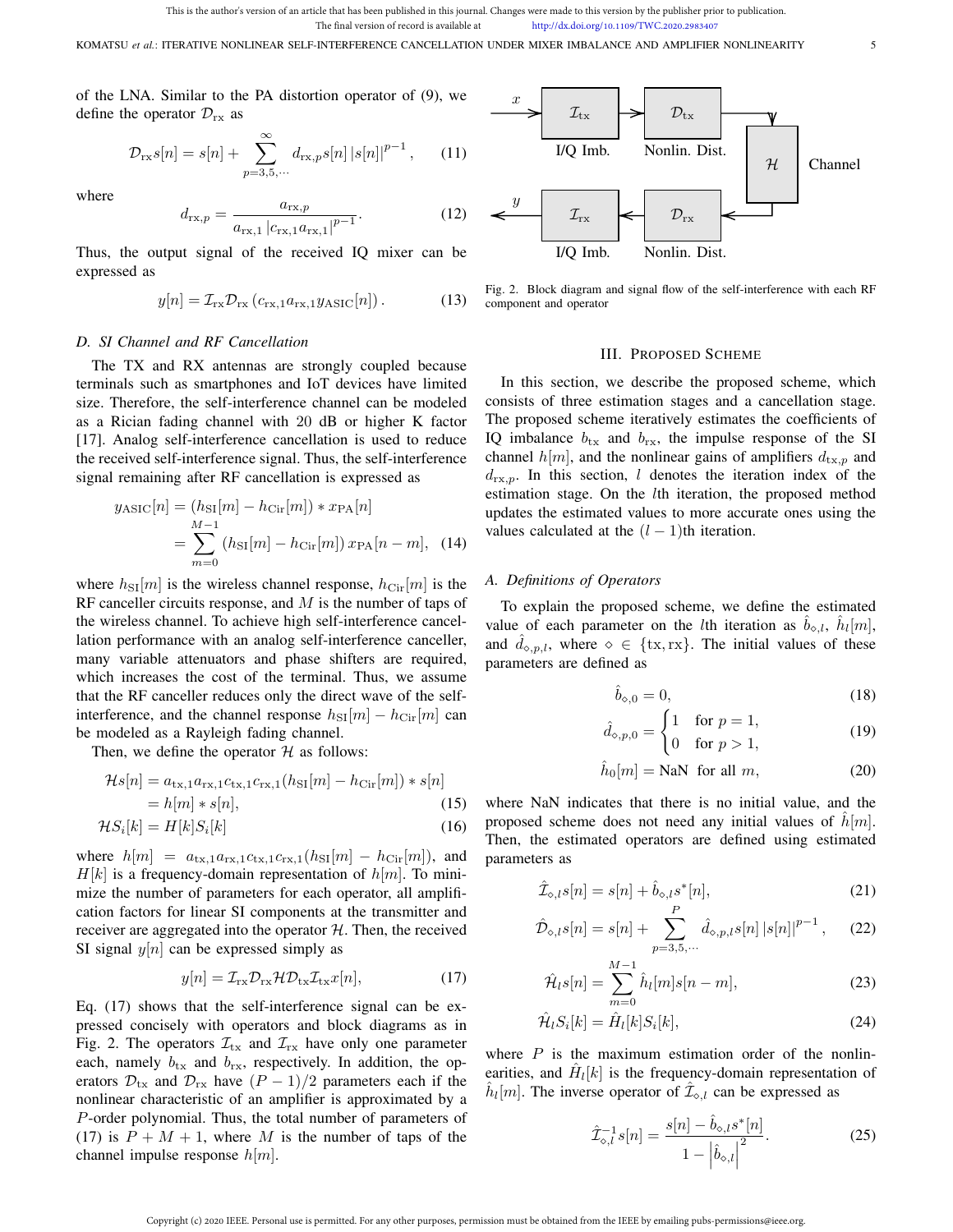The inverse operator of  $\hat{\mathcal{D}}_{\diamond, l}$  is defined by Newton's method with  $M_n$  times iterations, and it can be expressed as

$$
\hat{\mathcal{D}}_{\diamond, l}^{-1} s[n] = D_{\diamond, l}^{-1}(|s[n]|) \frac{s[n]}{|s[n]|} \tag{26}
$$

where

$$
D_{\circ,l}^{-1}(r_0) = r_{M_{\rm n}} \frac{|u_{M_{\rm n}}|}{u_{M_{\rm n}}},\tag{27}
$$

$$
r_{k+1} = r_k - \frac{(|u_k| - r_0) |u_k|}{\text{Re}[u_k] \text{Re}[v_k] + \text{Im}[u_k] \text{Im}[v_k]}, (28)
$$

$$
u_k = \hat{\mathcal{D}}_{\diamond, l} r_k, \tag{29}
$$

$$
v_k = \sum_{p=1,3,\cdots} \hat{d}_{\diamond,p,l} \, p \, r_k^{p-1}.
$$
 (30)

Detailed derivations of (26)–(30) are provided in Appendix A. We also define the operator  $F$ , which denotes cyclic prefix (CP) removal and discrete Fourier transform for each OFDM symbol, and an operator  $\mathcal{F}^{-1}$ , which denotes the inverse discrete Fourier transform of each OFDM symbol.

#### *B. IQ Imbalance Estimation*

 $\lambda$ 

During the estimation of the IQ imbalance coefficients  $b_{\text{tx}}$ and  $b_{\text{rx}}$ , the other distortions, such as PA and LNA distortions, reduce the estimation accuracy. Thus, before estimating  $b_{\text{tx}}$ and  $b_{rx}$  at the *l*th iteration, we eliminate the distortion of the PA and LNA with the latest estimated values corresponding to the  $(l-1)$ th iteration. In the proposed scheme, the transmitted and received signals for estimation are converted as follows:

$$
x_l^{(1)}[n] = \hat{\mathcal{I}}_{\text{tx},l-1}^{-1} \hat{\mathcal{D}}_{\text{tx},l-1} \hat{\mathcal{I}}_{\text{tx},l-1} x[n],\tag{31}
$$

$$
y_l^{(1)}[n] = \hat{\mathcal{I}}_{\text{rx},l-1} \hat{\mathcal{D}}_{\text{rx},l-1}^{-1} \hat{\mathcal{I}}_{\text{rx},l-1}^{-1} y[n]. \tag{32}
$$

If the latest estimated values converge to the true values sufficiently, the relation of  $x_l^{(1)}$  $\binom{1}{l}[n]$  and  $y_l^{(1)}$  $\binom{1}{l}$  [n] is expressed as

$$
y_l^{(1)}[n] = \mathcal{I}_{\text{rx}} \mathcal{H} \mathcal{I}_{\text{tx}} x_l^{(1)}[n] + z_l^{(1)}[n], \tag{33}
$$

where  $z_l^{(1)}$  $\binom{1}{l}[n]$  is the error due to the estimation error of the latest estimated values. In (33), there is no distortion of the PA and LNA, and the error  $z_l^{(1)}$  $\binom{1}{l}$  (n] can be decreased with each additional iteration. Thus, we can estimate the IQ imbalance coefficients  $b_{\text{tx}}$  and  $b_{\text{rx}}$  precisely from  $x_l^{(1)}$  $\binom{1}{l}[n]$  and  $y_l^{(1)}$  $\binom{1}{l} [n]$ when the latest estimated values have converged to the true values sufficiently. We use the frequency-domain representation of (31) and (32) to estimate the IQ imbalance coefficients. After CP removal and applying a discrete Fourier transform, we obtain the frequency representations  $X_{i,l}^{(1)}[k]$  and  $Y_{i,l}^{(1)}[k]$ . The relation between these signal can be expressed as

$$
Y_{i,l}^{(1)}[k] = \underbrace{\{H[k] + b_{\text{rx}}b_{\text{tx}}^*H^*[-k]\}}_{H_{0,l}[k]} X_{i,l}^{(1)}[k] + \underbrace{\{b_{\text{tx}}H[k] + b_{\text{rx}}H^*[-k]\}}_{H_{1,l}[k]} \left(X_{i,l}^{(1)}[-k]\right)^* + Z_{i,l}^{(1)}[k].
$$
\n(34)

Then, the channel frequency responses  $H_0[k]$  and  $H_1[k]$  are estimated by the well-known least squares method with  $N_{\text{tr}}$ OFDM symbols at  $-N<sub>sc</sub> \le k \le N<sub>sc</sub>$  and  $k \ne 0$  as follows:

$$
\begin{bmatrix} \hat{H}_{0,l}[k] \\ \hat{H}_{1,l}[k] \end{bmatrix} = \left\{ \left( \mathbf{X}_l^{(1)}[k] \right)^H \mathbf{X}_l^{(1)}[k] \right\}^{-1} \left( \mathbf{X}_l^{(1)}[k] \right)^H \mathbf{Y}_l^{(1)}[k] \tag{35}
$$

where

$$
\mathbf{X}_{l}^{(1)}[k] = \begin{bmatrix} X_{0,l}^{(1)}[k] & X_{1,l}^{(1)}[k] & \cdots & X_{N_{tr}-1,l}^{(1)}[k] \\ \left(X_{0,l}^{(1)}[-k]\right)^{*}\left(X_{1,l}^{(1)}[-k]\right)^{*} & \cdots & \left(X_{N_{tr}-1,l}^{(1)}[-k]\right)^{*} \end{bmatrix}^{T},
$$
\n(36)

$$
\mathbf{Y}_{l}^{(1)}[k] = \left[Y_{0,l}^{(1)}[k] \ Y_{1,l}^{(1)}[k] \cdots Y_{N_{\text{tr}}-1,l}^{(1)}[k]\right]^{T}.
$$
 (37)

The estimated channel response  $\hat{H}_{0,l}[k]$  can be well approximated to the self-interference channel response  $H[k]$  because the value  $|b_{rx}b_{tx}^*| \ll 1$  [55], [56]. Therefore,  $H_{1,l}[k]$  is expressed as

$$
H_{1,l}[k] \approx b_{\text{tx}} \hat{H}_{0,l}[k] + b_{\text{rx}} \hat{H}_{0,l}^{*}[-k], \tag{38}
$$

and then we get the estimated values of the IQ imbalance coefficients as

$$
\begin{bmatrix} \hat{b}_{\text{tx},l} \\ \hat{b}_{\text{rx},l} \end{bmatrix} = \left( \mathbf{H}_{0,l}^H \mathbf{H}_{0,l} \right)^{-1} \mathbf{H}_{0,l}^H \mathbf{H}_{1,l}, \tag{39}
$$

where

$$
\mathbf{H}_{0,l} = \begin{bmatrix} \hat{H}_{0,l}[N_{\rm sc}] & \cdots & \hat{H}_{0,l}[1] & \hat{H}_{0,l}[-1] & \cdots & \hat{H}_{0,l}[-N_{\rm sc}] \\ \hat{H}_{0,l}^{*}[-N_{\rm sc}] & \cdots & \hat{H}_{0,l}^{*}[-1] & \hat{H}_{0,l}^{*}[1] & \cdots & \hat{H}_{0,l}^{*}[N_{\rm sc}] \end{bmatrix}^{T},
$$
\n
$$
\mathbf{H}_{1,l} = \begin{bmatrix} \hat{H}_{1,l}[N_{\rm sc}] & \cdots & \hat{H}_{1,l}[1] & \hat{H}_{1,l}[-1] & \cdots & \hat{H}_{1,l}[-N_{\rm sc}] \end{bmatrix}^{T}.
$$
\n(40)

#### *C. Channel Estimation*

After the IQ imbalance coefficients estimation stage, the proposed canceller estimates the channel impulse response  $h[m]$ . During the estimation of the channel impulse response, the nonlinear distortions of the IQ imbalance, PA, and LNA reduce the estimation accuracy of the channel impulse response. Thus, before estimating  $h[m]$  at the *l*th iteration, we eliminate the distortions with the latest estimated values. The transmitted and received signals for estimation are converted as follows:

$$
x_l^{(2)}[n] = \hat{\mathcal{D}}_{\text{tx},l-1} \hat{\mathcal{I}}_{\text{tx},l} x[n],\tag{42}
$$

$$
y_l^{(2)}[n] = \hat{\mathcal{D}}_{\text{rx},l-1}^{-1} \hat{\mathcal{I}}_{\text{rx},l}^{-1} y[n]. \tag{43}
$$

If the latest estimated values converge to the true values sufficiently, the relation of  $x_i^{(2)}$  $\binom{2}{l}[n]$  and  $y_l^{(2)}$  $\binom{[2]}{l}$  is expressed as

$$
y_l^{(2)}[n] = \mathcal{H}x_l^{(2)}[n] + z_l^{(2)}[n]
$$
  
= 
$$
\sum_{m=0}^{M-1} h[m]x_l^{(2)}[n-m] + z_l^{(2)}[n],
$$
 (44)

where  $z_l^{(2)}$  $\binom{1}{l}[n]$  is the error caused by the estimation error of the latest estimated values. Then, the channel impulse response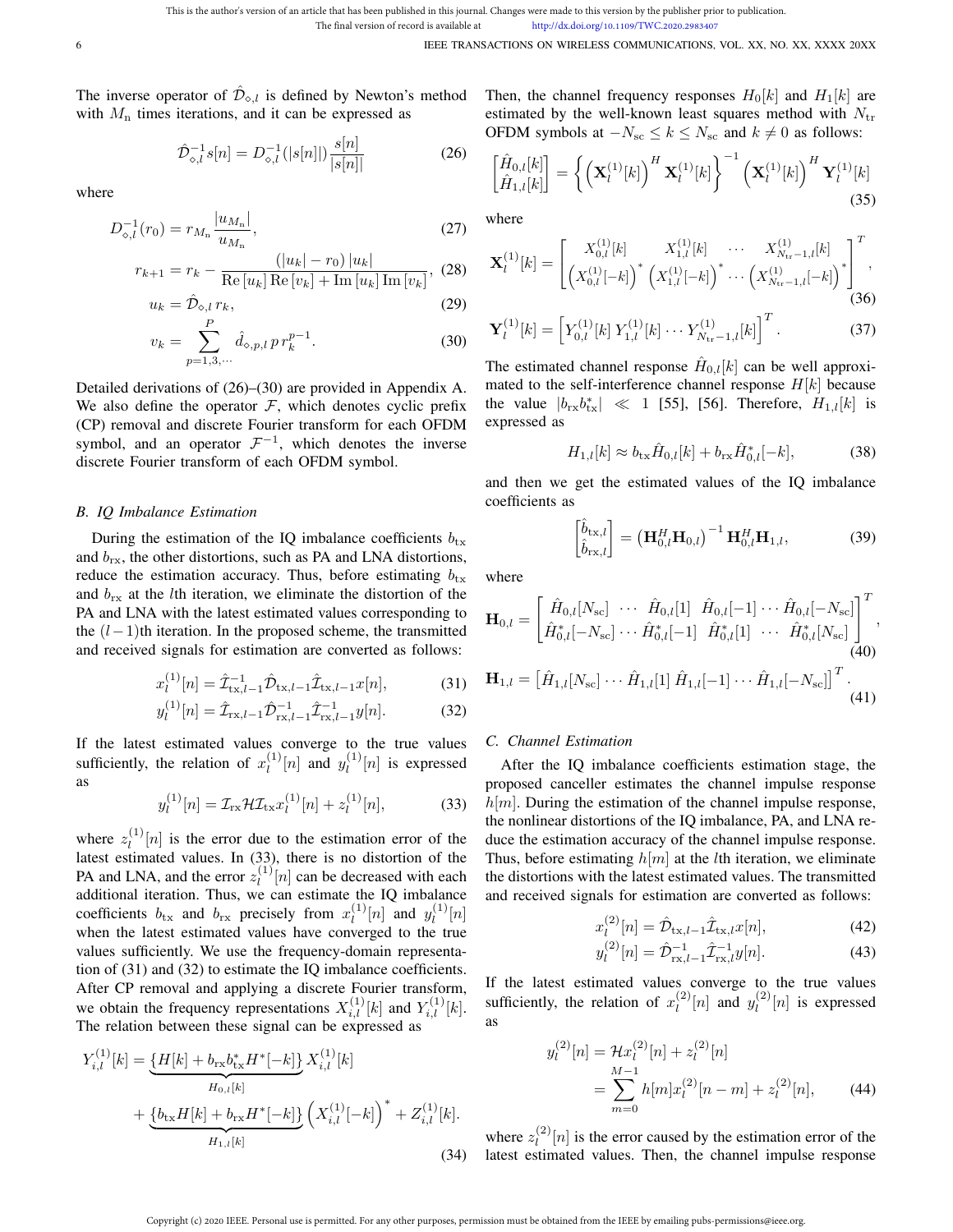KOMATSU et al.: ITERATIVE NONLINEAR SELF-INTERFERENCE CANCELLATION UNDER MIXER IMBALANCE AND AMPLIFIER NONLINEARITY 7



Fig. 3. Frequency region to estimate  $d_{\diamond, p}$ .

 $h[m]$  is estimated by the well-known least-squares method with  $N_{\text{tr}}$  OFDM symbols as

$$
\begin{bmatrix} \hat{h}_l[0] \\ \vdots \\ \hat{h}_l[M-1] \end{bmatrix} = \underbrace{\left\{ \left( \mathbf{X}_l^{(2)} \right)^H \mathbf{X}_l^{(2)} \right\}^{-1}}_{\mathbf{T}_l^{-1}} \left( \mathbf{X}_l^{(2)} \right)^H \mathbf{y}_l^{(2)} \quad (45)
$$

where  $X_l^{(2)}$  $\binom{1}{l}$  is the  $(M + N_{\text{tr}}N_{\text{sym}} - 1) \times M$  matrix whose *i*th row and jth column element are

$$
\mathbf{X}_{l}^{(2)}[i,j] = \begin{cases} 0 & \text{if } i - j < 0, \\ x_{l}^{(2)}[i - j] & \text{if } 0 \le i - j < N_{\text{tr}}N_{\text{sym}}, \\ 0 & \text{if } N_{\text{tr}}N_{\text{sym}} \le i - j, \end{cases}
$$
(46)

and

$$
\mathbf{y}_{l}^{(2)} = \left[ y_{l}^{(2)}[0] \ y_{l}^{(2)}[1] \ \cdots \ y_{l}^{(2)}[M + N_{\rm tr}N_{\rm sym} - 2] \right], \ (47)
$$

and  $N_{sym}$  is the size of an OFDM symbol. In (45),  $T_l$  is a Hermitian Toeplitz matrix [57], and fast algorithms to solve (45) with  $\mathcal{O}(MN_{\text{tr}}N_{\text{sym}}+M^2)$  multiplications and additions exist [58].

#### *D. Amplifier Nonlinearity Estimation*

After the channel estimation stage, we estimate the nonlinear coefficients of the amplifiers. To estimate coefficients  $d_{\text{tx},p}$ and  $d_{\text{rx},p}$ , we need to eliminate the effects of IQ imbalance to obtain a high accuracy result. After applying the operator  $\mathcal{I}_{r}^{-1}$  to both sides of (17) and some manipulations, we obtain the following equation:

$$
\mathcal{I}_{\text{rx}}^{-1}y[n] = \mathcal{H}\mathcal{I}_{\text{tx}}x[n] + \mathcal{H}\left(\mathcal{D}_{\text{tx}} - 1\right)\mathcal{I}_{\text{tx}}x[n] + \left(\mathcal{D}_{\text{rx}} - 1\right)\mathcal{H}\mathcal{D}_{\text{tx}}\mathcal{I}_{\text{tx}}x[n].
$$
 (48)

In (48),  $\mathcal{H} \mathcal{I}_{tx}$   $x[n]$  denotes the linear component of the selfinterference signal;  $\mathcal{H}(\mathcal{D}_{tx} - 1) \mathcal{I}_{tx} [n]$  is caused by the TX amplifier, and  $(\mathcal{D}_{rx} - 1) \mathcal{HD}_{tx} \mathcal{I}_{tx} x[n]$  is caused by the TX and RX amplifiers. When estimating the nonlinear distortion coefficient, the signal of the linear component degrades the accuracy of the result. Thus, we need to eliminate the linear component from the received signal. In the discrete-frequency domain, when the frequency index  $k$  indicates the sidelobe of the OFDM signal, such as guard bands, the linear component of the self-interference signal is equal to zero. Therefore, when  $|k| > N<sub>sc</sub>/2$ , we can write the following equation on the *i*th OFDM symbol:

$$
Y_{i,l}^{(3)}[k] = \sum_{p=3,5,\dots}^{P} d_{\text{tx},p} \Psi_{\text{tx},p,i,l}^{(3)}[k] + \sum_{p=3,5,\dots}^{P} d_{\text{rx},p} \Psi_{\text{rx},p,i,l}^{(3)}[k] + Z_{i,l}^{(3)}[k], \quad (49)
$$

where

$$
Y_{i,l}^{(3)}[k] = \mathcal{F} \hat{\mathcal{I}}_{\text{rx},l}^{-1} y[n],\tag{50}
$$

$$
x_l^{(3)}[n] = \hat{\mathcal{I}}_{\text{tx},l} x[n],\tag{51}
$$

$$
u_l^{(3)}[n] = \mathcal{F}^{-1} \hat{\mathcal{H}}_l \mathcal{F} \hat{\mathcal{D}}_{\text{tx},l} x_l^{(3)}[n],\tag{52}
$$
  
3) 
$$
u_l = \hat{\mathcal{H}} \mathcal{F} \left( \begin{array}{c} (3)_{l-1} | (3)_{l-1} |^{p-1} \end{array} \right) \tag{52}
$$

$$
\Psi_{\text{tx},p,i,l}^{(3)}[k] = \hat{\mathcal{H}}_l \mathcal{F}\left(x_l^{(3)}[n] \left|x_l^{(3)}[n]\right|^{p-1}\right),\qquad(53)
$$

$$
\Psi_{\text{rx},p,i,l}^{(3)}[k] = \mathcal{F}\left(u_l^{(3)}[n] \left| u_l^{(3)}[n] \right|^{p-1}\right),\tag{54}
$$

and  $Z_{i,l}^{(3)}[k]$  is the error caused by the estimation error of the latest estimated values. Thus, we can estimate the coefficients of the nonlinearities with  $K$  sidelobe subcarriers by

$$
\hat{\mathbf{d}}_l = \left\{ \left( \boldsymbol{\Psi}_l^{(3)} \right)^H \boldsymbol{\Psi}_l^{(3)} \right\}^{-1} \left( \boldsymbol{\Psi}_l^{(3)} \right)^H \mathbf{Y}_l^{(3)}, \qquad (55)
$$

where

$$
\hat{\mathbf{d}}_l = \begin{bmatrix} \hat{d}_{\text{tx},3,l} & \cdots & \hat{d}_{\text{tx},P,l} & \hat{d}_{\text{rx},3,l} & \cdots & \hat{d}_{\text{rx},P,l} \end{bmatrix}^T, \tag{56}
$$

$$
\Psi_{l}^{(3)} = \left[ \left( \Psi_{0,l}^{(3)} \right)^{T} \left( \Psi_{1,l}^{(3)} \right)^{T} \cdots \left( \Psi_{N_{\text{tr}}-1,l}^{(3)} \right)^{T} \right]^{T}, \qquad (57)
$$
\n
$$
\Psi_{\text{tx},3,i,l}^{(3)}[k_{1}] \cdots \Psi_{\text{tx},P,i,l}^{(3)}[k_{1}] \Psi_{\text{rx},3,i,l}^{(3)}[k_{1}] \cdots \Psi_{\text{rx},P,i,l}^{(3)}[k_{1}]
$$
\n
$$
\Psi_{\text{tx},3,i,l}^{(3)}[k_{2}] \cdots \Psi_{\text{tx},P,i,l}^{(3)}[k_{2}] \Psi_{\text{rx},3,i,l}^{(3)}[k_{2}] \cdots \Psi_{\text{rx},P,i,l}^{(3)}[k_{2}] \right]
$$

$$
\Psi_{i,l}^{(3)} = \begin{bmatrix} \Psi_{\text{tx},3,i,l}^{(3)}[k_2] & \cdots & \Psi_{\text{tx},P,i,l}^{(3)}[k_2] & \Psi_{\text{rx},3,i,l}^{(3)}[k_2] & \cdots & \Psi_{\text{rx},P,i,l}^{(3)}[k_2] \\ \vdots & \vdots & \vdots & \vdots & \vdots \\ \Psi_{\text{tx},3,i,l}^{(3)}[k_K] & \cdots & \Psi_{\text{tx},P,i,l}^{(3)}[k_K] & \Psi_{\text{rx},3,i,l}^{(3)}[k_K] & \cdots & \Psi_{\text{rx},P,i,l}^{(3)}[k_K] \end{bmatrix},
$$
\n(58)

$$
\mathbf{Y}_{l}^{(3)} = \left[ \mathbf{Y}_{0,l}^{(3)} \ \mathbf{Y}_{1,l}^{(3)} \ \cdots \ \mathbf{Y}_{N_{\text{tr}}-1,l}^{(3)} \right]^{T},\tag{59}
$$

$$
\mathbf{Y}_{i,l}^{(3)} = \left[ Y_{i,l}^{(3)}[k_1] \ Y_{i,l}^{(3)}[k_2] \ \cdots \ Y_{i,l}^{(3)}[k_K] \right],\tag{60}
$$

and  $k_1, k_2, \dots, k_K$  are selected from the discrete-frequency of sidelobe, as shown in Fig. 3.

# *E. Self-Interference Cancellation*

After some iterations, the canceller cancels the selfinterference from the received signal. The received signal, which includes the desired signal from another terminal, is also distorted by the RX amplifier and the IQ mixer imbalance. Thus, the best cancellation approach is nonlinear signal reconstruction and cancellation with post-distortion, which gives the received signal the inverse of the RX distortion. In the proposed scheme, we have the inverse operators  $\hat{\mathcal{I}}_{rx,L}^{-1}$  and  $\hat{\mathcal{D}}^{-1}_{\text{rx},L}$ , which can be used for the post-distortion. Therefore, the signal after cancellation is

$$
y_{\rm DC}[n] = \hat{\mathcal{D}}_{\rm rx, L}^{-1} \hat{\mathcal{I}}_{\rm rx, L}^{-1} y[n] - \hat{\mathcal{H}}_L \hat{\mathcal{D}}_{\rm tx, L} \hat{\mathcal{I}}_{\rm tx, L} x[n]. \tag{61}
$$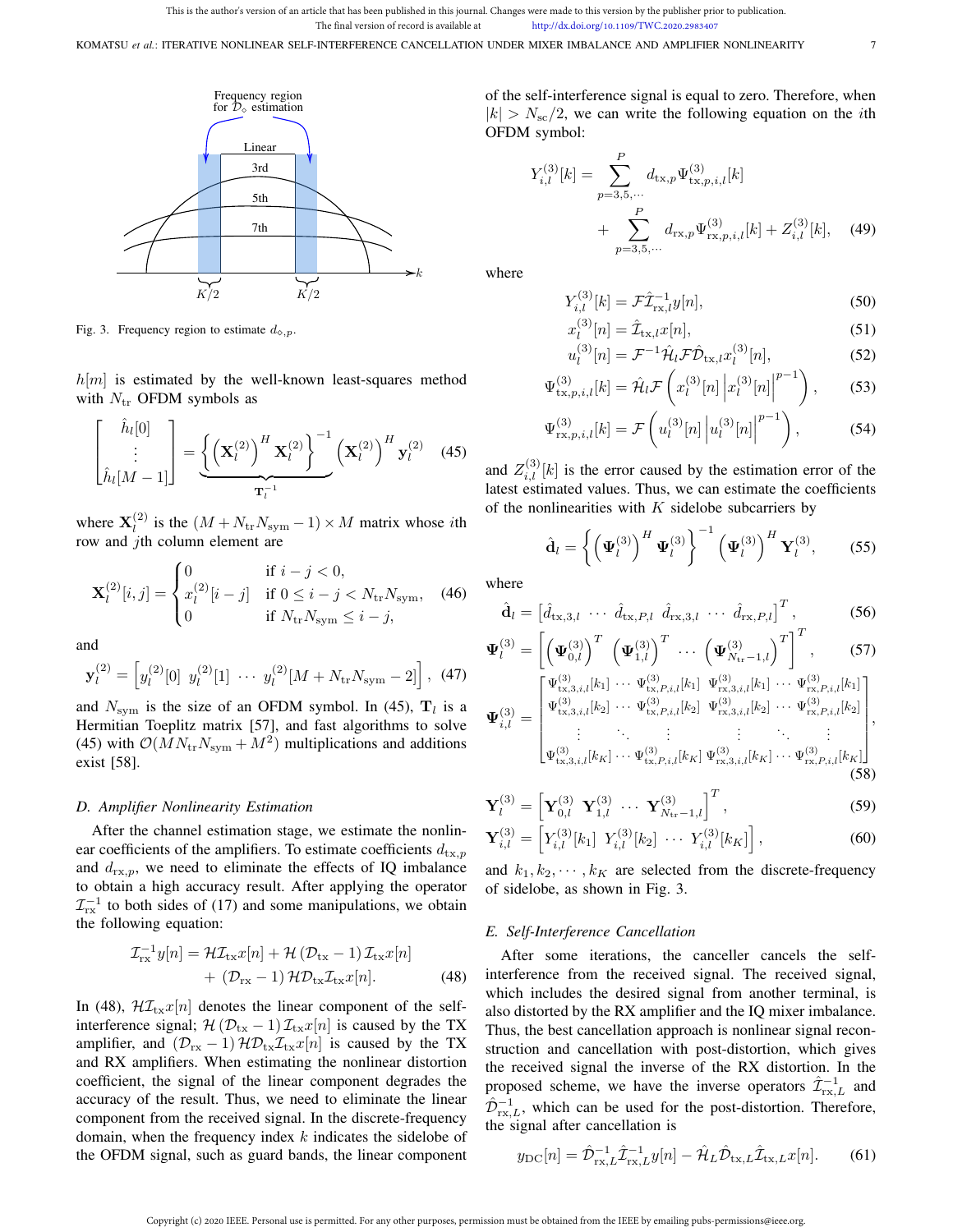# *F. Pseudo Code and Computational Cost*

TABLE II lists the computational cost of each operator. In addition, TABLE III, TABLE IV, and TABLE V show the computation steps and computational costs of the estimation stages of IQ imbalance, channel, and nonlinearity, respectively. In these tables,  $N_{\text{fft}}$  is the number of samples of an OFDM symbol after CP removal, and "MULs/DIVs" and "ADDs/SUBs" denote "multiplications and divisions" and "additions and subtractions," respectively. In the cancellation stage, the proposed scheme computes (61), and needs the following computational cost:

- # of MULs/DIVs per OFDM symbol is  $N_{\text{sym}} (M + M_{\text{n}} (1.5P + 5.5) + \frac{1}{2}P + 6.5).$
- $\bullet$  # of ADDs/SUBs per OFDM symbol is  $N_{\rm sym} \left( M + M_{\rm n} \left( P + 2 \right) + \frac{1}{2} P + 3.5 \right)$ .
- $i^{\text{N}}$ sym  $\left(\frac{M}{\alpha} + M_n \left(1 + 2\right) + \frac{1}{2}I + 3.3\right)$ .<br>
# of  $\sqrt{x}$  per OFDM symbol is  $N_{\text{sym}} (M_n + 2)$ .

# IV. NUMERICAL SIMULATIONS

#### *A. Simulation Environment*

We perform equivalent baseband simulations of the fullduplex transceiver to verify the proposed estimation and cancellation scheme. TABLE VI and TABLE VII list the parameters of the simulations. The baseband signal simulator is implemented with D programming language, and the details of the simulator are as follows.

In the simulations, the self-interference channel, which consists of the wireless multipath channel and the impulse response of the RF self-interference canceller, is modeled as a quasi-static Rayleigh fading channel with a constant impulse response on a simulation trial and has different impulse responses between different simulations trials. The power delay profile of the self-interference channel is modeled as an exponential decay profile with 40 dB decay at 48 delay samples, and each tap of the channel impulse response is independent and identically distributed on the complex normal distribution.

The most severe bottleneck for self-interference cancellation is the non-idealities of the IQ mixers, PA, and LNA. The simulation model of IQ mixers achieves IQ imbalance by adding an image signal, and its coefficients are predetermined based on the value of IRR. The nonlinearity of the PA and LNA is characterized by the Rapp model [60], which is often used to simulate the baseband behaviors of class AB solid-state amplifiers. The output baseband signal of a Rapp modeled amplifier is described as

$$
v_{\text{out}} = \frac{Gv_{\text{in}}}{\left[1 + \left(\frac{|v_{\text{in}}|}{V_{\text{sat}}}\right)^{2s}\right]^{\frac{1}{2s}}},\tag{62}
$$

where  $v_{\text{in}}$  and  $v_{\text{out}}$  are the input and output signals of the amplifier, respectively;  $G, V_{\text{sat}}$ , and s are the gain, saturated input level, and smoothness factor of the Rapp model, respectively, and they characterize the nonlinearity of the amplifier.

To cancel nonlinearities up to seventh order, the maximum order of the nonlinear coefficients estimation, which is a parameter of the operator  $\hat{\mathcal{D}}_{\diamond, l}$  in (22), is  $P = 7$  for



Fig. 4. Performance of the proposed canceller with different numbers of iterations of Newton's method. The INR is 60 dB, and the proposed canceller estimates parameters in ten iterations. The canceller is trained with 20 OFDM symbols.

the proposed canceller. Furthermore, the number of taps of channel estimation, which is a parameter of the operator  $\hat{\mathcal{H}}_l$ in (23), is  $M = 48$ .

Following the standard convention, we define the selfinterference cancellation ratio (SICR), which indicates the performance of a digital canceller, as

$$
\text{SICR} = \frac{\mathbb{E}\left[|y[n]|^2\right]}{\mathbb{E}\left[|y_{\text{DC}}[n]|^2\right]}.\tag{63}
$$

In addition, we define the amount of attenuation of the antenna separation and the RF self-interference cancellation as

$$
A_{\rm RF} = \frac{\mathbb{E}\left[|x_{\rm PA}[n]|^2\right]}{\mathbb{E}\left[|h_{\rm SI}[m] * x_{\rm PA}[n] - h_{\rm Cir}[m] * x_{\rm PA}[n]|^2\right]}.
$$
 (64)

Then, the self-interference to noise power ratio (INR) is defined as

INR (dB) = Transmission Power (dBm) – AWGN Power (dBm)  
–LNA Noise Figure (dB) – 
$$
A_{\text{RF}}
$$
 (dB), (65)

which indicates the theoretical limit of the SICR when the LNA is not saturated.

#### *B. Results and Discussions*

Fig. 4 shows the performance of the proposed canceller with different numbers of iterations of Newton's method. In this result, the received signal saturates the LNA, and it is highly distorted. If the number of iterations is zero, Newton's method outputs the input signal without any changes. Thus, the estimated coefficients of the LNA nonlinearity are not used effectively for the next iteration, and the cancellation performance of the proposed scheme is degraded. When the number of the iteration is one, the cancellation performance is saturated at approximately 54 dB. Therefore, in the rest of this paper, the number of Newton's method iterations is set as  $M_{\rm n}=1.$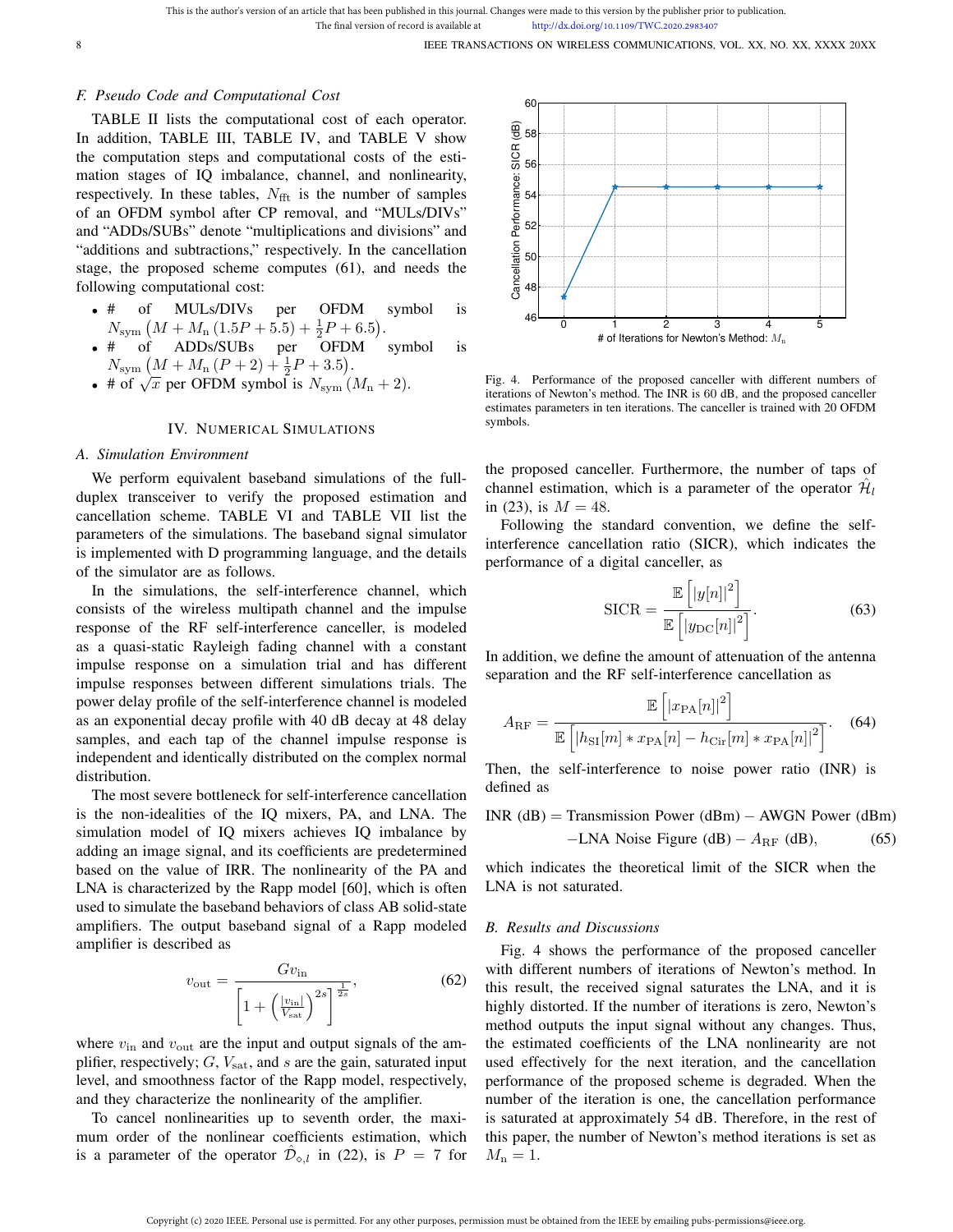| TABLE II                                                        |
|-----------------------------------------------------------------|
| COMPUTATIONAL COST OF PRIMITIVE OPERATIONS WITH n-LENGTH SIGNAL |
|                                                                 |

| Operation                                                  | Defined by | MULs/DIVs                                            | ADDs/SUBs                             | $\sqrt{x}$       |
|------------------------------------------------------------|------------|------------------------------------------------------|---------------------------------------|------------------|
| $\mathcal{I}_{\diamond, l} s[i]$                           | (21)       | $\boldsymbol{n}$                                     | $\boldsymbol{n}$                      | $\theta$         |
| $\tilde{\mathcal{I}}_{\diamond, l}^{-1} s[i]$              | (25)       | 3n                                                   | 2n                                    | $\Omega$         |
| $\hat{\mathcal{H}}_l s[i]$                                 | (23)       | Mn                                                   | Mn                                    | $\Omega$         |
| $\mathcal{H}_l S[k]$                                       | (24)       | $\boldsymbol{n}$                                     | $\boldsymbol{n}$                      | $\Omega$         |
| $\mathcal{D}_{\diamond l} s[i]$ with Horner's algorithm    | (22)       | $rac{1}{2}(P+1)n$                                    | $(P-1)n$                              | $\Omega$         |
| $\mathcal{D}_{\alpha l}^{-1} s[i]$                         | (26)       | $nM_{\rm n}(P+2)$                                    | $nM_n(1.5P+5.5)+2n$                   | $n(M_n+2)$       |
| Solve triangular system [58, sec. 5.4]                     |            | $\frac{1}{2}n^2$                                     | $\frac{1}{2}n^2$                      | $_{0}$           |
| Solve Toeplitz system<br>by Schur algorithm [58, sec. 5.4] |            | $3n^2$                                               | $3n^2$                                | $\Omega$         |
| Cholesky decomposition [59]                                |            | $\frac{1}{6}n^3 + \frac{1}{2}n^2 - \frac{5}{2}n + 1$ | $\frac{1}{6}n^3 - \frac{1}{6}n$       | $\boldsymbol{n}$ |
| Solve Hermite system<br>with Cholesky decomposition        |            | $\frac{1}{6}n^3 + \frac{3}{2}n^2 - \frac{5}{3}n + 1$ | $\frac{1}{6}n^3 + n^2 - \frac{1}{6}n$ | $\boldsymbol{n}$ |

TABLE III PSEUDO CODE AND COMPUTATIONAL COST OF IQI ESTIMATION STAGE

| <b>Step</b>                                | MULs/DIVs                                                            | ADDs/SUBs                                            |                                         |
|--------------------------------------------|----------------------------------------------------------------------|------------------------------------------------------|-----------------------------------------|
| $x_1^{(1)}[n] \leftarrow (31)$             | $N_{\rm sym}N_{\rm tr}(\frac{1}{2}P+4.5)$                            | $N_{\rm sym}N_{\rm tr}(\frac{1}{2}P+2.5)$            |                                         |
| $y_l^{(1)}[n] \leftarrow (32)$             | $N_{\rm sym}N_{\rm tr}\left(M_{\rm n}\left(1.5P+5.5\right)+6\right)$ | $N_{\rm sym}N_{\rm tr}(M_{\rm n}(P+2)+3)$            | $N_{\rm{sym}}N_{\rm{tr}}(M_{\rm{n}}+2)$ |
| Apply FFT to each symbol of $x_i^{(1)}[n]$ | $\frac{1}{2}N_{\text{fft}}N_{\text{tr}}\log_2 N_{\text{fft}}$        | $N_{\text{fft}}N_{\text{tr}}\log_2 N_{\text{fft}}$   |                                         |
| Apply FFT to each symbol of $y_l^{(1)}[n]$ | $\frac{1}{2}N_{\text{fft}}N_{\text{tr}}\log_2 N_{\text{fft}}$        | $N_{\text{fft}} N_{\text{tr}} \log_2 N_{\text{fft}}$ | 0                                       |
| Solve LS of $(35)$ for all k               | $N_{\rm sc} (6N_{\rm tr} + 5)$                                       | $N_{\rm sc}$ (6 $N_{\rm tr}$ + 5)                    | $2N_{\rm sc}$                           |
| Solve LS of $(39)$                         | $6N_{\rm sc}+5$                                                      | $6N_{\rm sc}+5$                                      | റ                                       |

TABLE IV PSEUDO CODE AND COMPUTATIONAL COST OF CHANNEL ESTIMATION STAGE

| Step                                                                          | MULs/DIVs                                                            | ADDs/SUBs                                                          |                                                 |
|-------------------------------------------------------------------------------|----------------------------------------------------------------------|--------------------------------------------------------------------|-------------------------------------------------|
| $\overline{x_l^{(2)}[n]} \leftarrow (42)$                                     | $N_{\rm sym} N_{\rm tr} (\frac{1}{2} P + 1.5)$                       | $\frac{1}{2}N_{\rm sym}N_{\rm tr}(P+1)$                            |                                                 |
| $y_l^{(2)}[n] \leftarrow (43)$                                                | $N_{\rm sym}N_{\rm tr}\left(M_{\rm n}\left(1.5P+5.5\right)+5\right)$ | $N_{\rm sym}N_{\rm tr}\left(M_{\rm n}\left(P+2\right)+2\right)$    | $N_{\rm sym}N_{\rm tr}\left(M_{\rm n}+2\right)$ |
| Compute $\mathbf{T}_l = \left(\mathbf{X}_l^{(2)}\right)^H \mathbf{X}_l^{(2)}$ | $M\left(\frac{1}{2}M + N_{\rm sym}N_{\rm tr} - \frac{1}{2}\right)$   | $M\left(\frac{1}{2}M + N_{\rm sym}N_{\rm tr} - \frac{1}{2}\right)$ |                                                 |
| Compute $\mathbf{u}_l = \left(\mathbf{X}_l^{(2)}\right)^H \mathbf{y}_l^{(2)}$ | $M (M + N_{sym} N_{tr} - 1)$                                         | $M(M+N_{\rm sym}N_{\rm tr}-1)$                                     |                                                 |
| Solve $\mathbf{T}_l \hat{\mathbf{h}}_l = \mathbf{u}_l$                        | $3M^2$                                                               | $3M^2$                                                             |                                                 |

TABLE V PSEUDO CODE AND COMPUTATIONAL COST OF NONLINEAR ESTIMATION STAGE

| Step                                                   | MULs/DIVs                                                                                                                              | ADDs/SUBs                                                                                     | $\sqrt{x}$     |
|--------------------------------------------------------|----------------------------------------------------------------------------------------------------------------------------------------|-----------------------------------------------------------------------------------------------|----------------|
| apply FFT to $\hat{h}_l[m]$                            | $\frac{1}{2}N_{\text{fft}}\log_2 N_{\text{fft}}$                                                                                       | $N_{\text{fft}} \log_2 N_{\text{fft}}$                                                        | 0              |
| $Y_{i\ l}^{(3)}[k] \leftarrow (50)$                    | $N_{\rm tr} \left( \frac{1}{2} N_{\rm fft} \log_2 N_{\rm fft} + 3 N_{\rm sym} \right)$                                                 | $N_{\rm tr} (N_{\rm fft} \log_2 N_{\rm fft} + 2 N_{\rm sym})$                                 | $\overline{0}$ |
| $x_1^{(3)}[n] \leftarrow (51)$                         | $N_{\rm fft}N_{\rm tr}$                                                                                                                | $N_{\text{fft}}N_{\text{tr}}$                                                                 | $\theta$       |
| $u_1^{(3)}[n] \leftarrow (52)$                         | $N_{\text{fft}} N_{\text{tr}} (\frac{1}{2}P + \log_2 N_{\text{fft}} + 1.5)$                                                            | $N_{\text{fft}}N_{\text{tr}}\left(\frac{1}{2}P + 2\log_2 N_{\text{fft}} - \frac{1}{2}\right)$ | $\Omega$       |
| $\Psi_{\text{tx},p,i,l}^{(3)}[k] \leftarrow (53)$      | $\frac{1}{2}N_{\rm tr}\left(N_{\rm fft}\left(P+1\right)+\left(K+\frac{1}{2}N_{\rm fft}\log_2N_{\rm fft}\right)\left(P-1\right)\right)$ | $\frac{1}{2}N_{\text{fft}}N_{\text{tr}}(P-1)\log_2 N_{\text{fft}}$                            | $\theta$       |
| $\Psi_{\text{rx},p,i,l}^{(3)}[k] \leftarrow (54)^{-1}$ | $N_{\text{fft}}N_{\text{tr}}\left(\frac{1}{2}P+\frac{1}{4}\left(P-1\right)\log_{2}N_{\text{fft}}+\frac{1}{2}\right)$                   | $\frac{1}{2}N_{\text{fft}}N_{\text{tr}}(P-1)\log_2 N_{\text{fft}}$                            | $\Omega$       |
| Solve LS of $(55)$                                     | $KN_{\text{tr}}P(P-1)+\frac{P^3}{6}+P^2-\frac{25}{6}P+4$                                                                               | $KN_{\text{tr}}P(P-1)+\frac{P^3}{6}+\frac{P^2}{2}-\frac{5P}{2}+1$                             | $P =$          |

In Fig. 5, the performance of the proposed canceller is shown with different numbers of iterations of the estimation process in the same condition as that in Fig. 4. Labels, e.g. "IHD", indicate the order of estimation stages, such as  $\mathcal{I}_{\diamond}$ ,  $\mathcal{H}$ , and  $\mathcal{D}_{\diamond}$ , and "IHD" indicates the order described in Section III. When the number of iterations is one, the proposed scheme does not use the first estimated parameters to improve the estimation quality. Thus, the cancellation performance with the single estimation iteration is approximately 22 dB lower than the saturated performance. If the number of iterations increases from one to two, the performance of the proposed scheme is significantly improved. Moreover, "IHD" achieves the best performance over the other orders. The reason is that the estimation stage of the imbalance coefficients does not depend on the estimated value of channel impulse response, and the number of these parameters is only two. In other words, the stage which is easiest to estimate is the estimation of the IQ imbalance coefficients. Therefore, we applied "IHD"-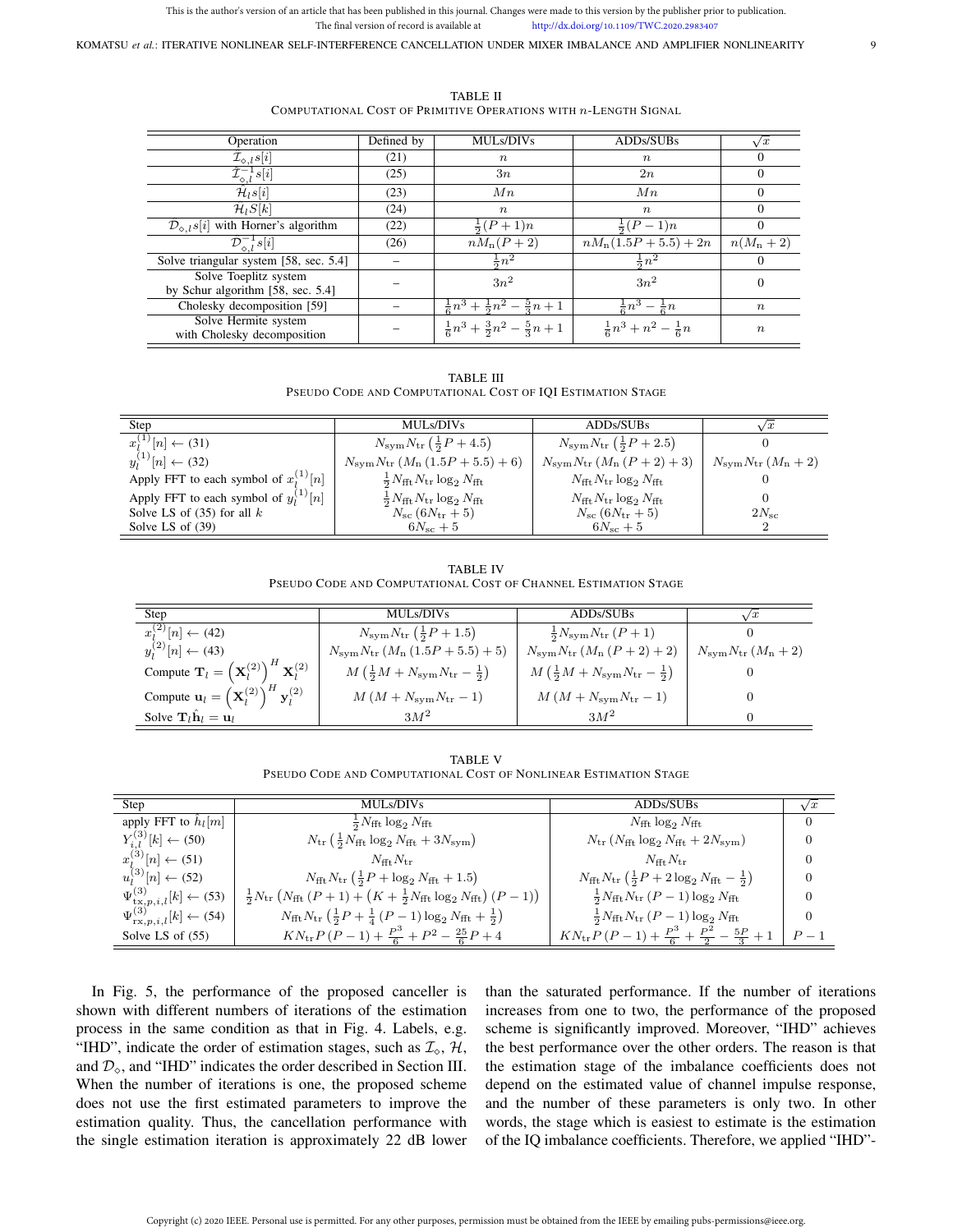10 **IEEE TRANSACTIONS ON WIRELESS COMMUNICATIONS, VOL. XX, NO. XX, XXXX 20XX** 

TABLE VI OFDM MODULATION SPECIFICATIONS

| Parameter          | Value       |
|--------------------|-------------|
| Modulation         | <b>OFDM</b> |
| Constellation      | 16QAM       |
| FFT size           | 64          |
| Active subcarriers | 52          |
| Cyclic prefix size | 16          |
| Bandwidth          | $20$ MHz    |
|                    |             |

#### TABLE VII SIMULATION SPECIFICATIONS

| Parameter                  | Value                                         |  |
|----------------------------|-----------------------------------------------|--|
| Oversampling rate          | 8                                             |  |
| Sampling rate              | 20 MHz $\times$ 8 = 160 MHz                   |  |
| SI channel after RF-SIC    | Rayleigh fading                               |  |
| SI channel length          | 48 samples                                    |  |
| Channel profile            | Exponential decay                             |  |
| IRR                        | $25 \text{ dB}$                               |  |
| Transmission power         | 23 dBm                                        |  |
| PA Gain                    | 30dB                                          |  |
| PA input saturation level  | $V_{\text{sat,PA}} = 0 \overline{\text{dBm}}$ |  |
|                            | (IBO = 7 dB @ Transmission power = 23 dBm)    |  |
| PA smoothness factor       | 3                                             |  |
| LNA noise figure           | 4 dB                                          |  |
| LNA Gain                   | 20dB                                          |  |
| LNA input saturation level | $V_{\text{sat,LNA}} = -6 \text{ dBm}$         |  |
|                            | (IIP3 is about 0.6 dBm)                       |  |
| LNA smoothness factor      |                                               |  |
| # of ADC bits              | $14$ bit                                      |  |
| Order of canceller         | $P=7$                                         |  |
| # of taps of canceller     | $M=48$                                        |  |
| Trials                     | 201                                           |  |



Fig. 5. Performance of the proposed canceller with different numbers of iterative estimation and different orders of estimation. The INR is 60 dB, and the number of iterations of Newton's method is one. The canceller is trained with 20 OFDM symbols.

order and three-time iterations for the parameter estimation process because the proposed scheme can achieve sufficiently high cancellation performance with these settings.

Fig. 6 shows the performance of the proposed canceller with different values of  $K$ , which is the number of sidelobe subcarriers for nonlinear coefficients estimations. The performance difference between  $K = 2$  and  $K = 20$  is less than 1 dB. Thus, there is no significant performance degradation, even if



Fig. 6. Performance of the proposed canceller with different numbers of subcarriers for estimation of nonlinear coefficients. The INR is 60 dB; the number of iterations of Newton's method is one; the number of iterations of the estimation process is three. The canceller is trained with 20 OFDM symbols.



Fig. 7. Performance of each canceller with 100 training symbols on different amounts of RF attenuation  $A_{\rm RF}$  and different transmission powers. The numbers in parentheses in the legend denote the values of  $A_{\rm RF}$ . In the proposed scheme,  $M_n = 1$ ,  $L = 3$ , and  $K = 8$ .

only a small number of sidelobe subcarriers can be used for estimation. Besides, the performance with  $K = 8$  or more is almost the same as that with  $K = 20$ , and it is possible to estimate by using the guard band. Therefore, in the rest of this section, we use eight sidelobe subcarriers  $(K = 8)$  to estimate nonlinear coefficients.

In Fig. 7, we compare the performance of the proposed canceller (denoted as "It") and a Hammerstein canceller with 20 basis functions (denoted as "Ha") that can estimate and regenerate seventh-order PA nonlinearities and a 48-samplesdelayed signal correctly. To make fair comparisons with the proposed canceller, the LS algorithm is used as the estimation algorithm for the Hammerstein canceller. For comparison with other methods that consider LNA nonlinearity, we also show the performance of a canceller (denoted as "HaRx")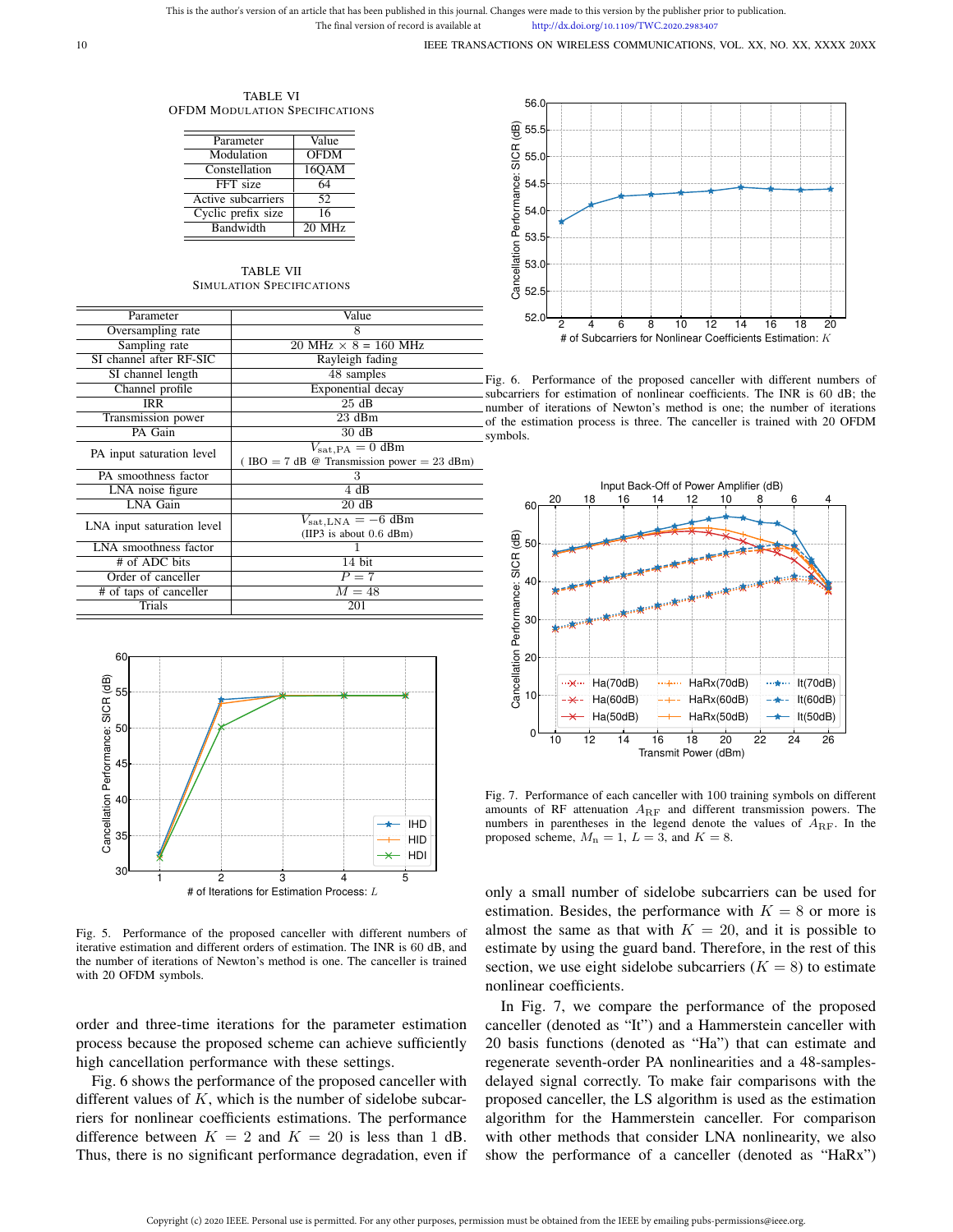

Fig. 8. Performance of each canceller with 100 training symbols and different self-interference powers. In this result,  $M_n = 1$ ,  $L = 3$ , and  $K = 8$ .

based on the technique described in [44]. Because the RX nonlinearity mitigation technique presented in [44] is designed for wideband receivers, the HaRx canceller combines the technique described in [44] and the Hammerstein canceller. In Fig. 7, we give 100 training OFDM symbols to each canceller to compare their best performance. If the RF attenuation  $A_{\rm RF}$ , which contains antenna separation and RF circuit cancellation, is larger than 60 dB, the performance of the three cancellers is almost the same. Additionally, if  $A_{\text{RF}}$  is 50 dB, the proposed canceller and the HaRx canceller achieve higher performance than the Hammerstein canceller when the transmission power is higher than 17 dBm. In this region, the received signal is larger than −33 dBm, and the nonlinear distortion of the LNA becomes larger than the thermal noise level. The Hammerstein canceller cannot reduce the nonlinearity of the LNA, and its performance decreases significantly as the received power increases. In contrast, the HaRx canceller and the proposed canceller can mitigate the received self-interference signal distorted by the LNA. However, the HaRx canceller only improves the cancellation performance by a few dB because it is just a simple combination of the Hammerstein canceller and technique reported in [44], and each of its components operates independently. The proposed canceller achieves a better performance improvement than the HaRx canceller because parameters are estimated in cooperation with the three stages.

For a more detailed discussion, we compare the cancellers in Fig. 8, which shows the canceller performance when the INR is changed from 20 to 70 dB. Because the power of the received self-interference signal increases as the INR increases, the nonlinearity of the LNA increases as the INR increases. When the INR is larger than approximately 52 dB, the performance of the Hammerstein canceller reaches 51 dB because it cannot regenerate the nonlinearity of the LNA. Fig. 8 shows that the proposed canceller achieves a performance up to 20 dB higher than that of the Hammerstein canceller, which indicates that the proposed canceller can



Fig. 9. Convergence of each canceller at INR = 50 dB. In this result,  $M_n = 1$ ,  $L = 3$ , and  $K = 8$ .



Fig. 10. Short span convergence of each canceller at INR = 50 dB. In this result,  $M_n = 1$ ,  $L = 3$ , and  $K = 8$ .

apply the inverse of the LNA nonlinearity to the received signal and endure higher power of self-interference.

To discuss the convergence speed, we consider the results shown in Fig. 9 and 10. Fig. 9 shows the convergence performance of each canceller when the number of training symbols changes from 5 to 100. When a canceller is trained sufficiently, it achieves a cancellation performance close to 50 dB because the INR is 50 dB in these results. In these figures, we do not include the performance of the HaRx canceller because the power of the signal distorted by the LNA is lower than the thermal noise level in the situation, and the performance of the HaRx canceller is almost the same as that of the Hammerstein canceller. To achieve 45 dB cancellation, the Hammerstein canceller needs 50 OFDM symbols, while the proposed canceller requires only five or fewer. From Fig. 10, we can confirm that the proposed canceller achieves around 47 dB cancellation with three training OFDM symbols and has a convergence speed more than 16 times higher than the Hammerstein canceller. Although the models of the two cancellers are different, the number of parameters is a rough measure of the convergence speed of both. The Hammerstein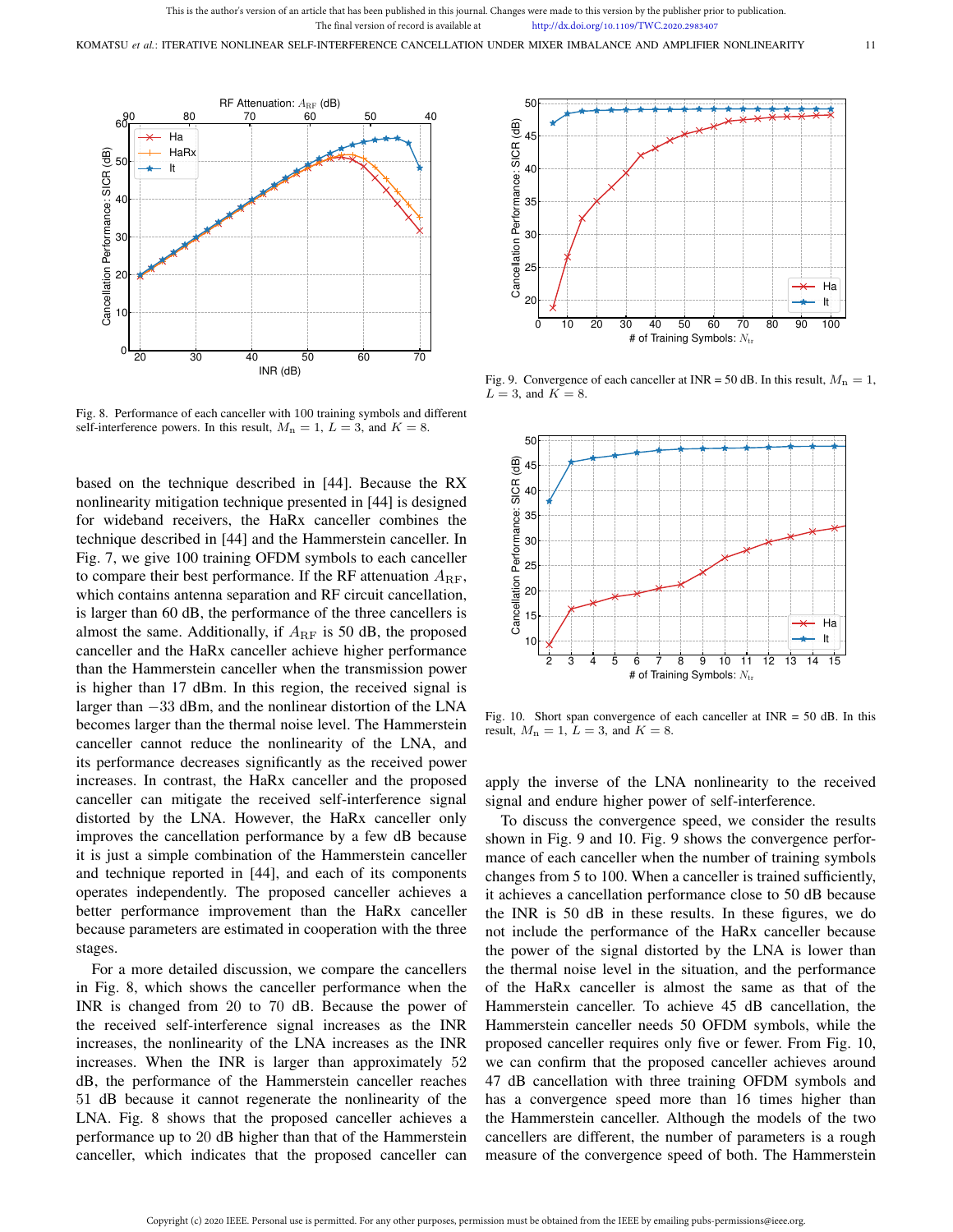

Fig. 11. Performance of each canceller with 100 training symbols and different IRR values. In this result,  $M_n = 1$ ,  $L = 3$ , and  $K = 8$ .

canceller has  $20 \times 48 = 960$  coefficients. In contrast, the proposed canceller has  $48 + 1 + 3 + 1 + 3 = 56$  coefficients, which are approximately  $1/17$  less than those of the Hammerstein canceller. From the comparison of the number of parameters, it can be shown that the proposed canceller has a faster convergence speed than the Hammerstein one.

#### *C. Limitations of the Proposed Canceller*

It is important to evaluate under what condition the proposed canceller performs worse than the Hammerstein canceller. Fig. 7 and Fig. 8 show comparisons of the performance of the cancellers when the transmission power and the gain of the self-interference channel  $A_{\rm RF}$  are changed, respectively. We confirm that the proposed canceller achieves the same or better performance than the Hammerstein canceller even if the nonlinearities of the PA and LNA are severe. We further discuss the limitation of the proposed canceller considering the performance of cancellers at various IRR values, as shown in Fig. 11. When the IQ imbalance is so strong that the IRR is less than 20 dB, the performance of the proposed canceller deteriorates significantly. When the IRR is very low, the assumption  $|b_{rx}b_{tx}^*| \ll 1$ , which is necessary to obtain (38) and derive the imbalance estimation stage, no longer holds. Thus, the proposed canceller cannot estimate the coefficients of the IQ imbalance well with severe IQ imbalance. The IRR of less than 20 dB is extremely severe case [55], [56], so that the degradation will hardly be a problem on actual terminals.

#### *D. Computational Cost*

The computational cost is an important performance indicator of self-interference cancellers. The parameters, and their values, related to computational cost are listed in TABLE VIII. The number of both multiplications and additions for training the Hammerstein canceller with 20 basis functions can be expressed as  $20MN_{\text{tr}}N_{\text{sym}} \approx 3.07 \times 10^7$  when we perform the pseudo-inverse matrix of the LS algorithm a priori [23].

TABLE VIII PARAMETERS, AND THEIR VALUES, FOR COMPARING COMPUTATIONAL COSTS

| Parameter     | Proposed                 | Hammerstein |  |
|---------------|--------------------------|-------------|--|
| $N_{sym}$     | $(64+16) \times 8 = 640$ |             |  |
| $N_{\rm fft}$ | $64 \times 8 = 512$      |             |  |
| $N_{\rm sc}$  | 52                       |             |  |
| M             | 48                       |             |  |
| P             |                          |             |  |
| $N_{\rm tr}$  | 50                       |             |  |
| $M_{\rm n}$   |                          |             |  |
| K             |                          |             |  |
| Τ.            |                          |             |  |

If the Hammerstein canceller is trained with a data signal instead of a training signal, substantial computational power is required due to the pseudo-inverse matrix. For training with the data signal, the least mean squares (LMS) algorithm is a practical solution. The number of both multiplications and additions of the LMS algorithm for the Hammerstein canceller with 20 basis functions is  $40M$  per sample [28]. For training with 50 OFDM symbols, the LMS algorithm needs  $6.14 \times 10^7$  multiplications and additions, which are more than those required by the LS algorithm with the pre-calculation technique. Moreover, the LMS algorithm is less convergent than the LS algorithm, so it needs a longer signal compared to the LS algorithm; more specifically, it requires more than 50 OFDM symbols and  $6.14 \times 10^7$  multiplications and additions. The recursive-LS algorithm exhibits fast convergence like the LS algorithm, but its computational cost is not practical for the time-domain Hammerstein canceller [28].

We have discussed the computational cost of the proposed scheme in Section III-F. According to the values in TA-SCHEINE IN SECTION TH-F. ACCORDING TO THE VALUES IN TABLE VIII, the number of MULs/DIVs, ADDs/SUBs, and  $\sqrt{x}$ required for training the proposed canceller are approximately  $1.23 \times 10^6$ ,  $1.28 \times 10^6$ , and  $3.49 \times 10^4$ , respectively. Note that this cost is the same whether the used signal is a training signal or a data signal because we cannot implement any precalculation techniques for the proposed canceller. There is a calculation techniques for the proposed canceller. There is a multiplier-free algorithm to compute  $\sqrt{x}$  [61], which needs only 10 times addition for 14 bit fixed-point real value, which requires accuracy of  $10^{-5}$  or less. Thus, the total cost to requires accuracy of 10 of less. Thus, the total cost to<br>compute  $3.49 \times 10^4$  times  $\sqrt{x}$  is sufficiently smaller than the total cost of  $1.28 \times 10^6$  ADDs/SUBs. Therefore, the proposed canceller can complete training with less than one-tenth of the computational cost required to train the Hammerstein canceller.

For self-interference cancellation of an OFDM symbol, the proposed canceller needs about  $4.73 \times 10^4$  MULs/DIVs,  $4.10 \times 10^4$  ADDs/SUBs, and  $1.92 \times 10^3$  square-roots. The computational cost of the Hammerstein canceller for cancellation of an OFDM symbol is  $20MN_{sym} \approx 6.14 \times 10^5$ multiplications and additions. Thus, the proposed canceller can significantly reduce the computational cost of cancellation compared with the Hammerstein canceller.

# V. CONCLUSION

We have introduced operators that express characteristics of each RF component in a minimum form and have de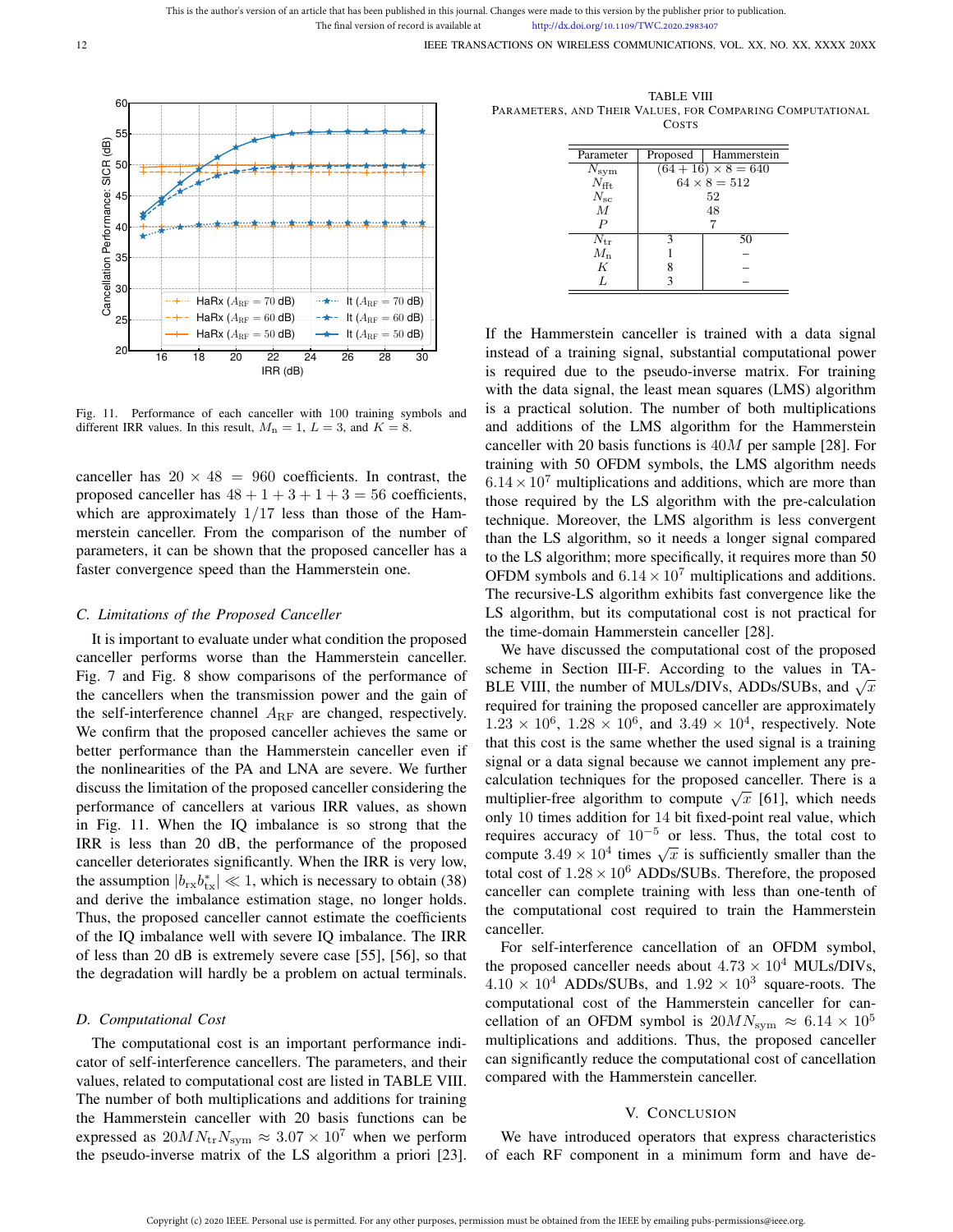rived a nonlinear self-interference signal model. Then, we have proposed a novel nonlinear self-interference canceller to effectively reduce the nonlinear self-interference caused by TX and RX IQ mixers, the PA, and the LNA. The estimation process of the proposed canceller consists of three stages, which estimate the characteristic of the corresponding operator of each RF component. Simulation results show that the proposed canceller can estimate and remove the received selfinterference signal, which is distorted by the LNA. In addition, the proposed canceller achieves higher cancellation performance with fewer learning symbols and lower computational cost than the Hammerstein canceller.

#### APPENDIX

## *A. Derivations of* (26)*–*(30)

The relation of the input x and output  $y$  of an estimated nonlinear amplifier  $\diamond \in \{tx, rx\}$  can be written as

$$
y = \hat{\mathcal{D}}_{\diamond, l} x = \sum_{p=1,3,\cdots}^{P} \hat{d}_{\diamond, p,l} x |x|^{p-1}
$$
  
=  $\hat{f}_{\diamond, l}(|x|) \frac{x}{|x|} \exp\left(j\hat{\phi}_{\diamond, l}(|x|)\right),$  (66)

where  $\hat{f}_{\diamond, l}(|x|)$  and  $\hat{\phi}_{\diamond, l}(|x|)$  are the amplitude-to-amplitude (AM/AM) modulation and amplitude-to-phase (AM/PM) modulation of the estimated amplifier, respectively. The amplitude of the output  $y$  can be written as

$$
|y| = \hat{f}_{\diamond, l}(|x|) = \left| \sum_{p=1,3,\cdots}^{P} \hat{d}_{\diamond, p, l} x |x|^{p-1} \right|.
$$
 (67)

Then, we can compute the amplitude of the input signal  $|x|$ from the amplitude of the output signal  $|y|$  by Newton's method as

$$
r_{k+1} = r_k - \frac{|u_k| - |y|}{\hat{f}'_{\diamond, l}(r_k)},
$$
\n(68)

where

$$
\hat{f}'_{\diamond, l}(r) = \frac{\text{Re}\left[u_k\right] \text{Re}\left[v_k\right] + \text{Im}\left[u_k\right] \text{Im}\left[v_k\right]}{|u_k|},\tag{69}
$$

$$
u_k = \hat{\mathcal{D}}_{\diamond, l} r_k,\tag{70}
$$

$$
v_k = \frac{d}{dr} \left( \hat{\mathcal{D}}_{\diamond, l} r \right) \Big|_{r=r_k} = \sum_{p=1,3,\cdots}^{P} \hat{d}_{\diamond, p, l} \ p \ r_k^{p-1} . \tag{71}
$$

Then,  $(28)$  is derived from  $(68)$ – $(71)$ . Moreover, from  $(66)$ , the phase of input signal can be written as

$$
\frac{x}{|x|} = \frac{y}{\hat{f}_{\diamond, l}(|x|)} \exp(-j\phi_{\diamond, l}(|x|)) \approx \frac{y}{|y|} \frac{|u_{M_n}|}{u_{M_n}}.
$$
 (72)

The final approximation of (72) holds when  $|x| \approx r_{M_n}$ . Finally, (26) is derived from (28) and (72).

#### **REFERENCES**

- [1] J. I. Choi, M. Jain, K. Srinivasan, P. Levis, and S. Katti, "Achieving single channel, full duplex wireless communication," in *Proc. ACM MobiCom'10*, 2010, pp. 1–12.
- [2] A. Aijaz and P. Kulkarni, "Protocol design for enabling full-duplex operation in next-generation IEEE 802.11 WLANs," *IEEE Syst. J.*, vol. 12, no. 4, pp. 3438–3449, Dec. 2018.
- [3] M. Kaneko, "Throughput analysis of CSMA with imperfect collision detection in full duplex-enabled WLAN," *IEEE Wireless Commun. Lett.*, vol. 6, no. 4, pp. 490–493, Aug. 2017.
- [4] G. Liu, F. R. Yu, H. Ji, V. C. M. Leung, and X. Li, "In-band full-duplex relaying: A survey, research issues and challenges," *IEEE Commun. Surveys Tuts.*, vol. 17, no. 2, pp. 500–524, 2015.
- [5] B. Ma, H. Shah-Mansouri, and V. W. S. Wong, "Full-duplex relaying for D2D communication in millimeter wave-based 5G networks," *IEEE Trans. Wireless Commun.*, vol. 17, no. 7, pp. 4417–4431, Jul. 2018.
- [6] E. Hossain and M. Hasan, "5G cellular: key enabling technologies and research challenges," *IEEE Instrum. Meas. Mag.*, vol. 18, no. 3, pp. 11–21, Jun. 2015.
- [7] Z. Zhang, X. Chai, K. Long, A. V. Vasilakos, and L. Hanzo, "Full duplex techniques for 5G networks: self-interference cancellation, protocol design, and relay selection," *IEEE Commun. Mag.*, vol. 53, no. 5, pp. 128–137, May 2015.
- [8] R.-A. Pitaval, O. Tirkkonen, R. Wichman, K. Pajukoski, E. Lahetkangas, and E. Tiirola, "Full-duplex self-backhauling for small-cell 5G networks," *IEEE Wireless Commu.*, vol. 22, no. 5, pp. 83–89, Oct. 2015.
- [9] D. Kim, H. Lee, and D. Hong, "A survey of in-band full-duplex transmission: From the perspective of PHY and MAC layers," *IEEE Commun. Surveys Tuts.*, vol. 17, no. 4, pp. 2017–2046, 2015.
- [10] K. E. Kolodziej, B. T. Perry, and J. S. Herd, "In-band full-duplex technology: Techniques and systems survey," *IEEE Trans. Microw. Theory Tech.*, pp. 1–17, 2019.
- [11] E. Everett, A. Sahai, and A. Sabharwal, "Passive self-interference suppression for full-duplex infrastructure nodes," *IEEE Trans. Wireless Commun.*, vol. 13, no. 2, pp. 680–694, Feb. 2014.
- [12] D. Bharadia, E. McMilin, and S. Katti, "Full duplex radios," in *Proc. ACM SIGCOMM'13*, vol. 43, no. 4, 2013, pp. 375–386.
- [13] M. Jain, J. I. Choi, T. Kim, D. Bharadia, S. Seth, K. Srinivasan, P. Levis, S. Katti, and P. Sinha, "Practical, real-time, full duplex wireless," in *Proc. ACM MobiCom'11*, 2011, p. 301.
- [14] J. Tamminen, M. Turunen, D. Korpi, T. Huusari, Y.-S. Choi, S. Talwar, and M. Valkama, "Digitally-controlled RF self-interference canceller for full-duplex radios," in *Proc. 24th European Signal Process. Conf. (EUSIPCO)*, vol. 2016-Novem, Aug. 2016, pp. 783–787.
- [15] J. Zhou, T.-H. Chuang, T. Dinc, and H. Krishnaswamy, "Integrated wideband self-interference cancellation in the RF domain for FDD and full-duplex wireless," *IEEE J. Solid-State Circuits*, vol. 50, no. 12, pp. 3015–3031, Dec. 2015.
- [16] D. Korpi, Y.-S. Choi, T. Huusari, L. Anttila, S. Talwar, and M. Valkama, "Adaptive nonlinear digital self-interference cancellation for mobile inband full-duplex radio: Algorithms and RF measurements," in *Proc. IEEE GLOBECOM*, Dec. 2015, pp. 1–7.
- [17] M. Duarte, C. Dick, and A. Sabharwal, "Experiment-driven characterization of full-duplex wireless systems," *IEEE Trans. Wireless Commun.*, vol. 11, no. 12, pp. 4296–4307, Dec. 2012.
- [18] J.-H. Lee, J. won Choi, J.-H. Jung, S.-C. Kim, and Y.-H. Kim, "Analog cancellation for full-duplex wireless in multipath self-interference channels," *IEICE Trans. Commun.*, vol. E98.B, no. 4, pp. 646–652, 2015.
- [19] M. Sakai, H. Lin, and K. Yamashita, "Adaptive cancellation of selfinterference in full-duplex wireless with transmitter IQ imbalance," in *Proc. IEEE GLOBECOM*, Dec. 2014, pp. 3220–3224.
- [20] ——, "Self-interference cancellation in full-duplex wireless with IQ imbalance," *Elsevier Phy. Commun.*, vol. 18, pp. 2–14, Mar. 2016.
- [21] Y. Liu, X. Quan, W. Pan, and Y. Tang, "Digitally assisted analog interference cancellation for in-band full-duplex radios," *IEEE Commun. Lett.*, vol. 21, no. 5, pp. 1079–1082, May 2017.
- [22] D. Korpi, L. Anttila, V. Syrjälä, and M. Valkama, "Widely linear digital self-interference cancellation in direct-conversion full-duplex transceiver," *IEEE J. Sel. Areas Commun.*, vol. 32, no. 9, pp. 1674– 1687, Sep. 2014.
- [23] L. Anttila, D. Korpi, V. Syrjälä, and M. Valkama, "Cancellation of power amplifier induced nonlinear self-interference in full-duplex transceivers," in *Proc. 47th Asilomar Conf. Signals, Syst., Comput.*, Nov. 2013, pp. 1– 6.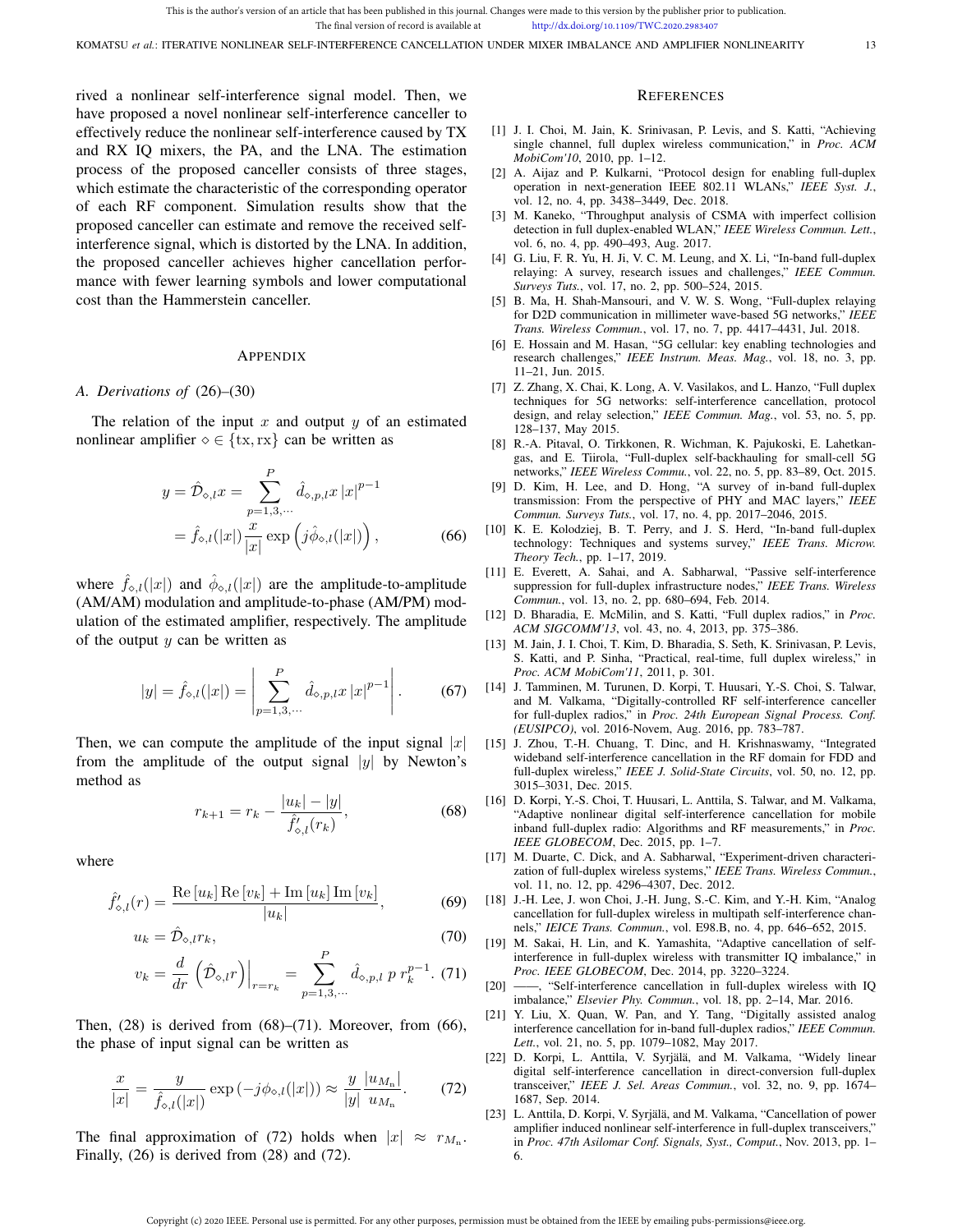The final version of record is available at http://dx.doi.org/10.1109/TWC.2020.2983407

- [24] L. Anttila, D. Korpi, E. Antonio-Rodriguez, R. Wichman, and M. Valkama, "Modeling and efficient cancellation of nonlinear selfinterference in MIMO full-duplex transceivers," in *Proc. IEEE GC Wkshps*, Dec. 2014, pp. 777–783.
- [25] M. Heino, D. Korpi, T. Huusari, E. Antonio-Rodriguez, S. Venkatasubramanian, T. Riihonen, L. Anttila, C. Icheln, K. Haneda, R. Wichman, and M. Valkama, "Recent advances in antenna design and interference cancellation algorithms for in-band full duplex relays," *IEEE Commun. Mag.*, vol. 53, no. 5, pp. 91–101, May 2015.
- [26] D. Korpi, T. Huusari, Y.-S. Choi, L. Anttila, S. Talwar, and M. Valkama, "Digital self-interference cancellation under nonideal RF components: Advanced algorithms and measured performance," in *Proc. IEEE SPAWC*, Jun. 2015, pp. 286–290.
- [27] K. Komatsu, Y. Miyaji, and H. Uehara, "Frequency-domain Hammerstein self-interference canceller for in-band full-duplex OFDM systems," in *Proc. IEEE WCNC*, Mar. 2017.
- [28] ——, "Basis function selection of frequency-domain Hammerstein selfinterference canceller for in-band full-duplex wireless communications," *IEEE Trans. Wireless Commun.*, vol. 17, no. 6, pp. 3768–3780, Jun. 2018.
- [29] L. Tian, S. Wang, Z. Cheng, and X. Bu, "All-digital self-interference cancellation in zero-IF full-duplex transceivers," *China Communications*, vol. 13, no. 11, pp. 27–34, Nov. 2016.
- [30] P. P. Campo, D. Korpi, L. Anttila, and M. Valkama, "Nonlinear digital cancellation in full-duplex devices using spline-based hammerstein model," in *Proc. IEEE GC Wkshps*, Dec. 2018, pp. 1–7.
- [31] S. Li and R. D. Murch, "An investigation into baseband techniques for single-channel full-duplex wireless communication systems," *IEEE Trans. Wireless Commun.*, vol. 13, no. 9, pp. 4794–4806, Sep. 2014.
- [32] E. Ahmed and A. M. Eltawil, "All-digital self-interference cancellation technique for full-duplex systems," *IEEE Trans. Wireless Commun.*, vol. 14, no. 7, pp. 3519–3532, Jul. 2015.
- [33] J. Li, H. Zhang, and M. Fan, "Digital self-interference cancellation based on independent component analysis for co-time co-frequency full-duplex communication systems," *IEEE Access*, vol. 5, pp. 10 222–10 231, 2017.
- [34] E. Ahmed, A. M. Eltawil, and A. Sabharwal, "Self-interference cancellation with nonlinear distortion suppression for full-duplex systems," in *Proc. 47th Asilomar Conf. Signals, Syst., Comput.*, Nov. 2013, pp. 1199–1203.
- [35] -, "Self-interference cancellation with phase noise induced ICI suppression for full-duplex systems," in *Proc. IEEE GLOBECOM*, Dec. 2013, pp. 3384–3388.
- [36] R. Li, A. Masmoudi, and T. Le-Ngoc, "Self-interference cancellation with nonlinearity and phase-noise suppression in full-duplex systems," *IEEE Trans. Veh. Technol.*, vol. 67, no. 3, pp. 2118–2129, Mar. 2018.
- [37] M. A. Islam and B. Smida, "A comprehensive self-interference model for single-antenna full-duplex communication systems," in *Proc. IEEE ICC*, May 2019, pp. 1–7.
- [38] D. Korpi, M. Turunen, L. Anttila, and M. Valkama, "Modeling and cancellation of self-interference in full-duplex radio transceivers: Volterra series-based approach," in *Proc. IEEE ICC Wkshps*, May 2018, pp. 1–6.
- [39] J. Liu, H. Quan, Z. Li, H. Sun, and D. Yuan, "Digital nonlinear selfinterference cancellation based on LMS-Volterra algorithm," in *Proc. 3rd Int. Conf. Inf. Sci. Control Eng. (ICISCE)*, Jul. 2016, pp. 1298–1302.
- [40] T. Riihonen, S. Werner, and R. Wichman, "Mitigation of loopback selfinterference in full-duplex MIMO relays," *IEEE Trans. Signal Process.*, vol. 59, no. 12, pp. 5983–5993, Dec. 2011.
- [41] H. Q. Ngo, H. A. Suraweera, M. Matthaiou, and E. G. Larsson, "Multipair full-duplex relaying with massive arrays and linear processing," *IEEE J. Sel. Areas Commun.*, vol. 32, no. 9, pp. 1721–1737, Sep. 2014.
- [42] D. Liu, B. Zhao, F. Wu, S. Shao, X. Pu, and Y. Tang, "Semi-blind SI cancellation for in-band full-duplex wireless communications," *IEEE Commun. Lett.*, vol. 22, no. 5, pp. 1078–1081, May 2018.
- [43] X. Quan, Y. Liu, D. Chen, S. Shao, Y. Tang, and K. Kang, "Blind nonlinear self-interference cancellation for wireless full-duplex transceivers," *IEEE Access*, vol. 6, pp. 37 725–37 737, 2018.
- [44] M. Grimm, M. Allen, J. Marttila, M. Valkama, and R. Thoma, "Joint mitigation of nonlinear RF and baseband distortions in wideband directconversion receivers," *IEEE Trans. Microw. Theory Tech.*, vol. 62, no. 1, pp. 166–182, Jan. 2014.
- [45] M. Valkama, A. S. hagh ghadam, L. Anttila, and M. Renfors, "Advanced" digital signal processing techniques for compensation of nonlinear distortion in wideband multicarrier radio receivers," *IEEE Trans. Microw. Theory Tech.*, vol. 54, no. 6, pp. 2356–2366, Jun. 2006.
- [46] E. A. Keehr and A. Hajimiri, "Equalization of third-order intermodulation products in wideband direct conversion receivers," *IEEE J. Solid-State Circuits*, vol. 43, no. 12, pp. 2853–2867, Dec. 2008.
- [47] Q. Zou, M. Mikhemar, and A. H. Sayed, "Digital compensation of crossmodulation distortion in software-defined radios," *IEEE J. Sel. Topics Signal Process.*, vol. 3, no. 3, pp. 348–361, Jun. 2009.
- [48] T. Riihonen, A. Balakrishnan, K. Haneda, S. Wyne, S. Werner, and R. Wichman, "Optimal eigenbeamforming for suppressing selfinterference in full-duplex MIMO relays," in *Proc. 45th Annu. CISS*, Mar. 2011.
- [49] K. Satyanarayana, M. El-Hajjar, P.-H. Kuo, A. Mourad, and L. Hanzo, "Hybrid beamforming design for full-duplex millimeter wave communication," *IEEE Trans. Veh. Technol.*, vol. 68, no. 2, pp. 1394–1404, Feb. 2019.
- [50] K. Satyanarayana, M. El-Hajjar, A. Mourad, and L. Hanzo, "Multi-user full duplex transceiver design for mmWave systems using learning-aided channel prediction," *IEEE Access*, vol. 7, pp. 66 068–66 083, 2019.
- [51] T. Riihonen, S. Werner, and R. Wichman, "Transmit power optimization for multiantenna decode-and-forward relays with loopback selfinterference from full-duplex operation," in *Proc. 45th Asilomar Conf. Signals, Syst., Comput.*, Nov. 2011, pp. 1408–1412.
- [52] ——, "Hybrid full-duplex/half-duplex relaying with transmit power adaptation," *IEEE Trans. Wireless Commun.*, vol. 10, no. 9, pp. 3074– 3085, Sep. 2011.
- [53] M. Valkama and M. Renfors, "Digital filter design for I/Q imbalance compensation," in *Proc. 10th European Signal Process. Conf. (EU-SIPCO)*, Sep. 2000, pp. 1–4.
- [54] S. Benedetto and E. Biglieri, *Principles of Digital Transmission: With Wireless Applications*. Norwell, MA, USA: Kluwer Academic Publishers, 1999.
- [55] M. Valkama, M. Renfors, and V. Koivunen, "Advanced methods for I/Q imbalance compensation in communication receivers," *IEEE Trans. Signal Process.*, vol. 49, no. 10, pp. 2335–2344, 2001.
- [56] A. Tarighat and A. Sayed, "Joint compensation of transmitter and receiver impairments in OFDM systems," *IEEE Trans. Wireless Commun.*, vol. 6, no. 1, pp. 240–247, Jan. 2007.
- [57] T. Backstom, "Vandermonde factorization of Toeplitz matrices and applications in filtering and warping," *IEEE Trans. Signal Process.*, vol. 61, no. 24, pp. 6257–6263, Dec. 2013.
- [58] G. Heinig and K. Rost, "Fast algorithms for Toeplitz and Hankel matrices," *Linear Algebra and its Applications*, vol. 435, no. 1, pp. 1–59, 2011.
- [59] R. Hunger, "Floating point operations in matrix-vector calculus," *Technische Universitat M ¨ unchen, Associate Institute for Signal Processing, ¨ Tech. Rep.*, 2007.
- [60] C. Rapp, "Effects of HPA-nonlinearity on a 4-DPSK/OFDM-signal for a digital sound broadcasting system," in *Proc. the Second Europian Conf. on Satellite Commun.*, Oct. 1991, pp. 179–184.
- [61] F. Auger, Z. Lou, B. Feuvrie, and F. Li, "Multiplier-free divide, square root, and log algorithms [DSP tips and tricks]," *IEEE Signal Process. Mag.*, vol. 28, no. 4, pp. 122–126, Jul. 2011.



Kazuki Komatsu (S'17) was born in Nara, Japan, in 1994. He received B.E. and M.E. degrees from Toyohashi University of Technology, Japan, in 2016 and 2018, respectively. He is currently a doctoral student in the Graduate School of Engineering, Toyohashi University of Technology. Since 2019, he has been a Research Fellowship for Young Scientists of the Japan Society for the Promotion of Science (JSPS-DC2). His current research interests include in-band full-duplex communications. He is a member of the IEICE. He received the IEEE Nagoya Section

Excellent Student Award in 2016 and the IEEE Communications Society Young Professionals Best Paper Award in 2017.